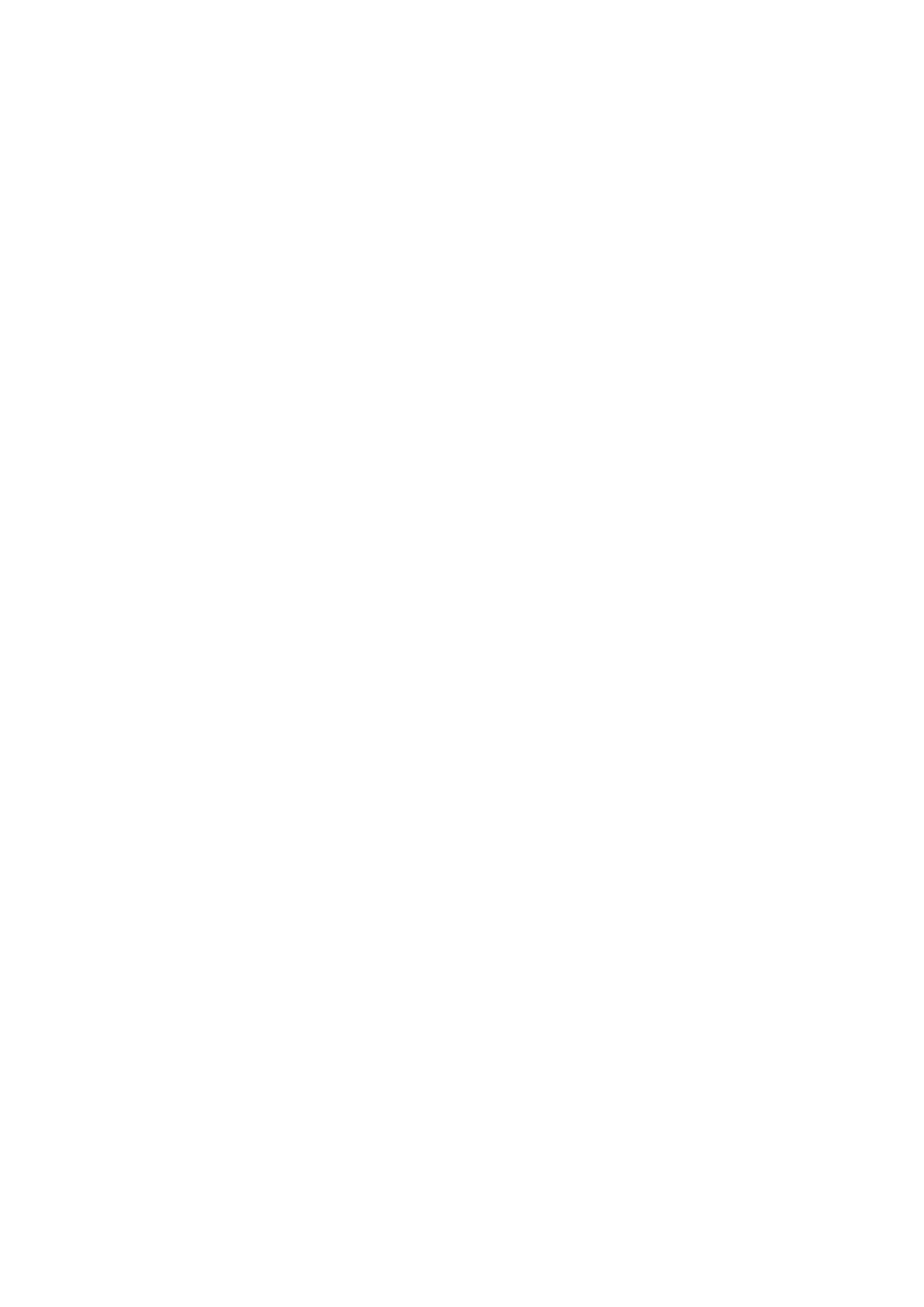# **Health and safety emergency procedures**

**Toilets** The toilets are located outside of the chamber, directly down the hall on the right.

Evacuation – Should there be an evacuation for any reason please exit down the stairwell to the assembly point, which is the entrance to the carpark on Spey Street. Please do not use the lift.

Earthquake – Drop, cover and hold applies in this situation and, if necessary, once the shaking has stopped we will evacuate down the stairwell without using the lift, meeting again in the carpark on Spey Street.

Phones - Please turn your mobile devices to silent mode.

**Recording -** These proceedings are being recorded for the purpose of live video, both live streaming and downloading. By remaining in this meeting, you are consenting to being filmed for viewing by the public.

**Covid QR code** Please remember to scan the Covid Tracer QR code.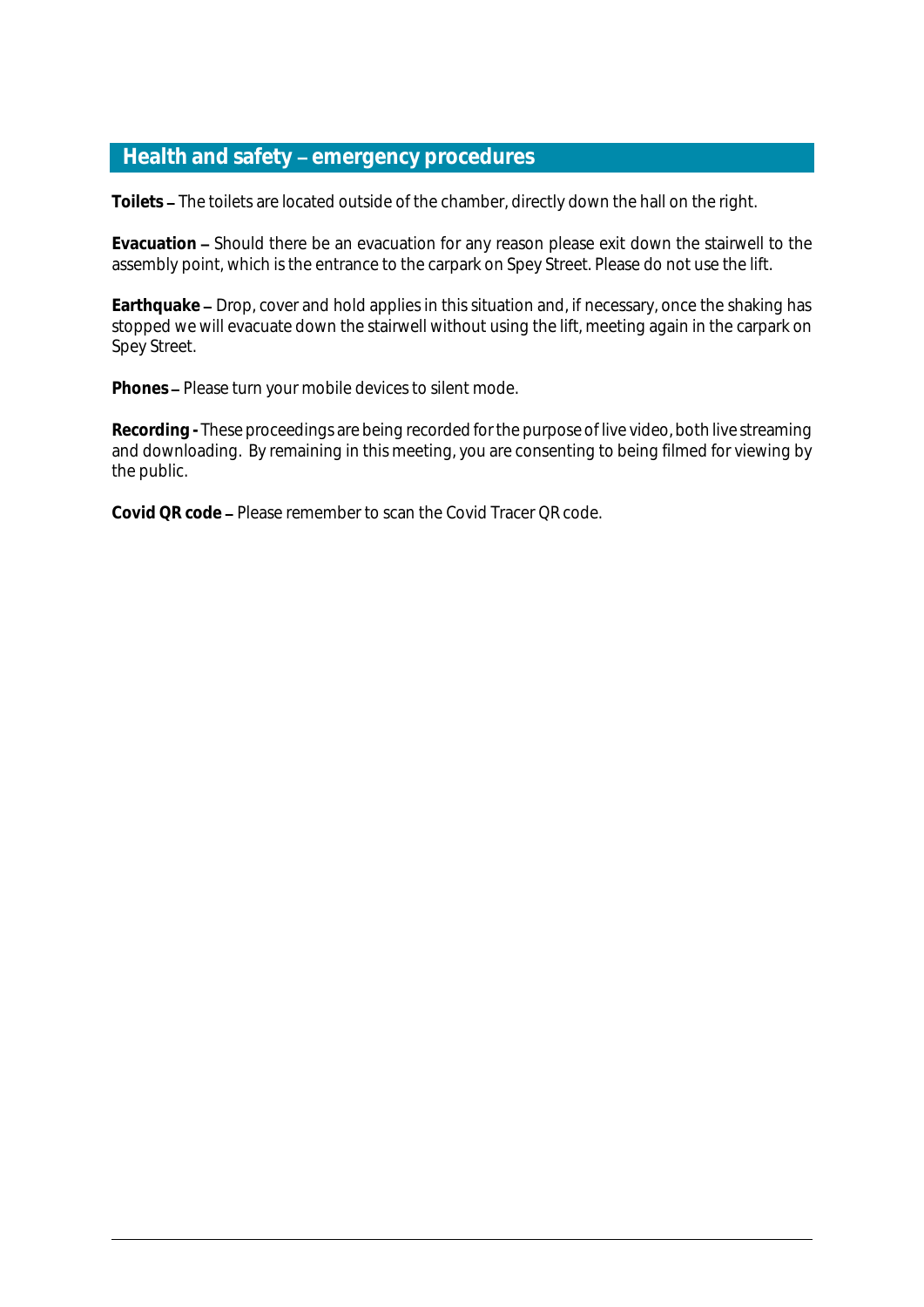| <b>TYPE OF COMMITTEE</b>        | Council committee                                                                                                                                                                                                                                                                                         |
|---------------------------------|-----------------------------------------------------------------------------------------------------------------------------------------------------------------------------------------------------------------------------------------------------------------------------------------------------------|
| RESPONSIBLE TO                  | Council                                                                                                                                                                                                                                                                                                   |
| SUBCOMMITTEES                   | None                                                                                                                                                                                                                                                                                                      |
| <b>LEGISLATIVE BASIS</b>        | Committee constituted by Council as per schedule 7, clause 30<br>$(1)(a)$ , LGA 2002.                                                                                                                                                                                                                     |
|                                 | Committee delegated powers by Council as per schedule 7, clause<br>32, LGA 2002.                                                                                                                                                                                                                          |
| <b>MEMBERSHIP</b>               | The Community and Strategy Committee is a committee of the<br>whole Council. The mayor and all councillors will be members of<br>the Community and Strategy Committee.                                                                                                                                    |
| FREQUENCY OF<br><b>MEETINGS</b> | Six weekly or as required                                                                                                                                                                                                                                                                                 |
| QUORUM                          | Seven                                                                                                                                                                                                                                                                                                     |
| <b>SCOPE OF ACTIVITIES</b>      | The Community and Strategy Committee is responsible for:                                                                                                                                                                                                                                                  |
|                                 | providing advice to Council on the approaches that it should<br>take to promote the social, economic, environmental and<br>cultural well-being of the District and its communities and in<br>so-doing contribute to the realisation of Council's vision of one<br>District offering endless opportunities |
|                                 | to provide leadership to District communities on the strategic<br>issues and opportunities that they face                                                                                                                                                                                                 |
|                                 | to develop relationships and communicate with stakeholders<br>including community organisations, special interest groups and<br>businesses that are of importance to the District as a whole.                                                                                                             |
|                                 | assessing and providing advice to Council on:<br>٠                                                                                                                                                                                                                                                        |
|                                 | key strategic issues affecting the District and Council                                                                                                                                                                                                                                                   |
|                                 | community development issues affecting the District and<br>Council                                                                                                                                                                                                                                        |
|                                 | the service needs of the District's communities and how<br>these needs might best be met                                                                                                                                                                                                                  |
|                                 | resource allocation and prioritisation processes and<br>decisions.                                                                                                                                                                                                                                        |
|                                 | developing and recommending strategies, plans and policies<br>to the Council that advance Council's vision and goals, and<br>comply with the purpose of local government as specified in<br>the Local Government Act 2002                                                                                 |
|                                 | monitoring the implementation and effectiveness of<br>٠<br>strategies, plans and policies                                                                                                                                                                                                                 |
|                                 | developing and approving submissions to government, local<br>٠<br>authorities and other organisations                                                                                                                                                                                                     |
|                                 | advocating Council's position on particular policy issues to<br>٠<br>other organisations, as appropriate                                                                                                                                                                                                  |
|                                 | considering recommendations from community boards and<br>Council committees and make decisions where it has                                                                                                                                                                                               |

Terms of Reference - Community and Strategy Committee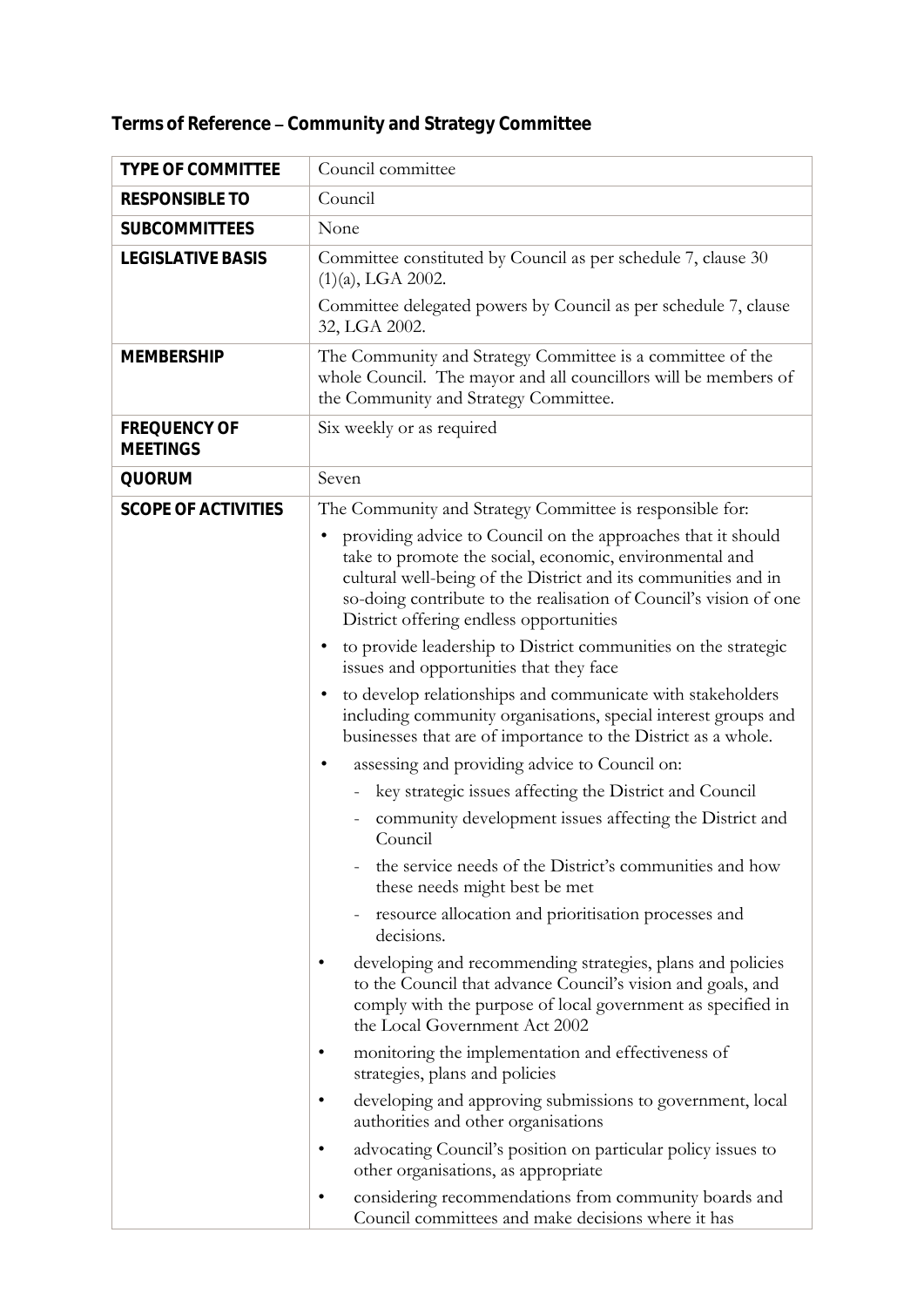|                                 | authority from Council to do so, or recommendations to<br>Council where a Council decision is required.                                                                                                                                                                                                                                                                         |
|---------------------------------|---------------------------------------------------------------------------------------------------------------------------------------------------------------------------------------------------------------------------------------------------------------------------------------------------------------------------------------------------------------------------------|
|                                 | It is also responsible for community partnerships and engagement.<br>This includes:                                                                                                                                                                                                                                                                                             |
|                                 | monitoring the progress, implementation and effectiveness of<br>the work undertaken by Great South in line with the Joint<br>Shareholders Agreement and Constitution.                                                                                                                                                                                                           |
|                                 | allocations of grants, loans, scholarships and bursaries in<br>$\bullet$<br>accordance with Council policy                                                                                                                                                                                                                                                                      |
|                                 | international relations<br>$\bullet$                                                                                                                                                                                                                                                                                                                                            |
|                                 | developing and overseeing the implementation of Council's<br>$\bullet$<br>community engagement and consultation policies and                                                                                                                                                                                                                                                    |
|                                 | processes.<br>The Community and Strategy Committee is responsible for                                                                                                                                                                                                                                                                                                           |
|                                 | overseeing the following Council activities:                                                                                                                                                                                                                                                                                                                                    |
|                                 | community services                                                                                                                                                                                                                                                                                                                                                              |
|                                 | district leadership.<br>$\bullet$                                                                                                                                                                                                                                                                                                                                               |
| <b>DELEGATIONS</b>              | Power to Act                                                                                                                                                                                                                                                                                                                                                                    |
|                                 | The Community and Strategy Committee shall have the following<br>delegated powers and be accountable to Council for the exercising<br>of these powers:                                                                                                                                                                                                                          |
|                                 | approve submissions made by Council to other councils,<br>a)<br>central government and other bodies                                                                                                                                                                                                                                                                             |
|                                 | approve scholarships, bursaries, grants and loans within<br>b)<br>Council policy and annual budgets                                                                                                                                                                                                                                                                             |
|                                 | approve and/or assign all contracts for work, services or<br>$\mathbf{c})$<br>supplies where those contracts relate to work within approved<br>estimates.                                                                                                                                                                                                                       |
|                                 | monitor the performance of Great South<br>$\rm d$                                                                                                                                                                                                                                                                                                                               |
|                                 | <b>Power to Recommend</b>                                                                                                                                                                                                                                                                                                                                                       |
|                                 | The Community and Strategy Committee mame of entity has<br>authority to consider and make recommendations to Council<br>regarding strategies, policies and plans.                                                                                                                                                                                                               |
| <b>FINANCIAL</b><br>DELEGATIONS | Council authorises the following delegated authority of financial<br>powers to Council committees in regard to matters within each<br>committee's jurisdiction.                                                                                                                                                                                                                 |
|                                 | <b>Contract Acceptance:</b>                                                                                                                                                                                                                                                                                                                                                     |
|                                 | accept or decline any contract for the purchase of goods,<br>services, capital works or other assets where the total value of<br>the lump sum contract does not exceed the sum allocated in<br>the Long Term Plan/Annual Plan and the contract relates to<br>an activity that is within the scope of activities relating to the<br>work of the Community and Strategy committee |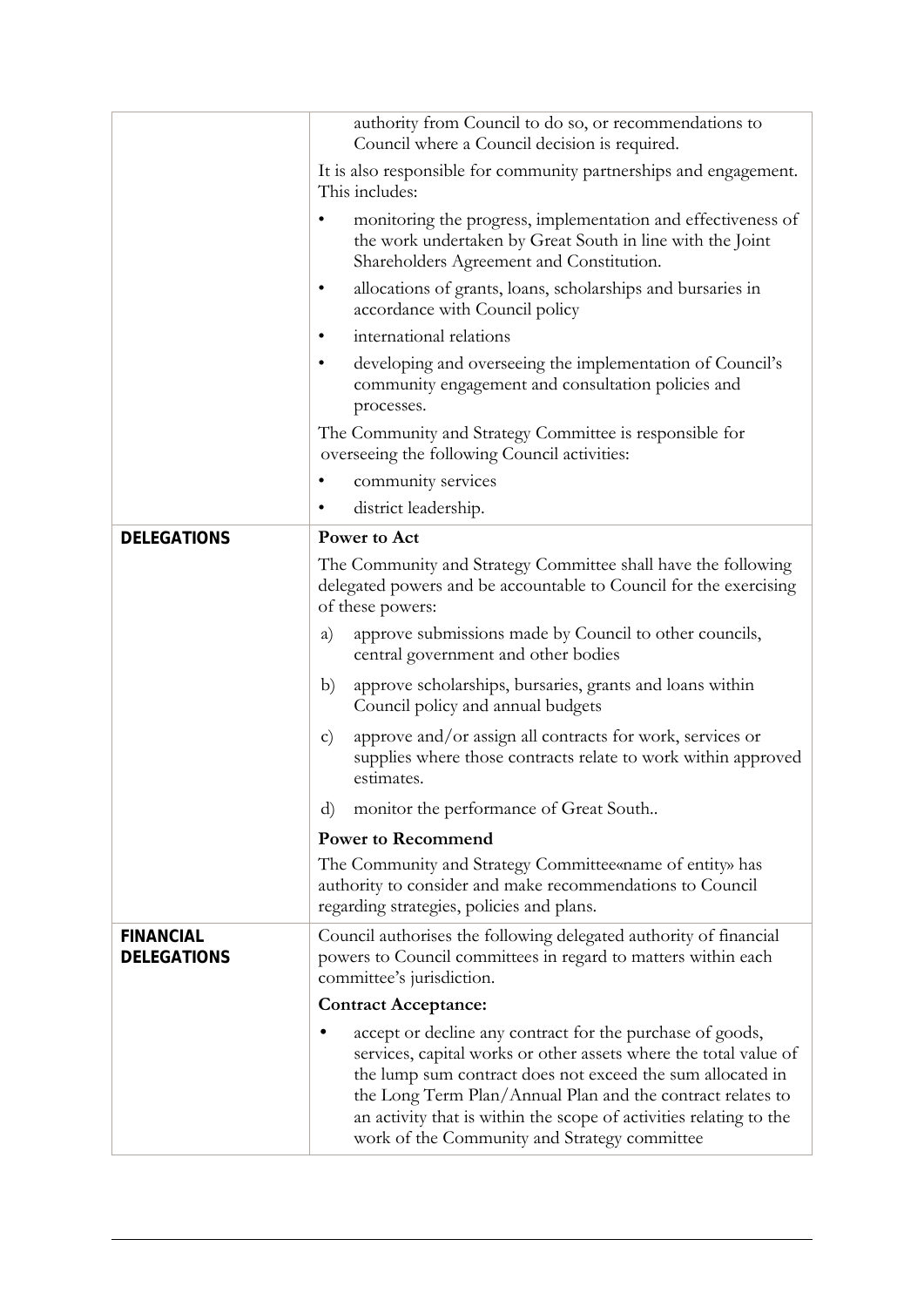|                                        | accept or decline any contract for the disposal of goods, plant<br>٠<br>or other assets other than property or land subject to the<br>disposal being provided for in the Long Term Plan                                                                                                                                                                                                                                             |
|----------------------------------------|-------------------------------------------------------------------------------------------------------------------------------------------------------------------------------------------------------------------------------------------------------------------------------------------------------------------------------------------------------------------------------------------------------------------------------------|
|                                        | <b>Budget Reallocation.</b>                                                                                                                                                                                                                                                                                                                                                                                                         |
|                                        | The committee is authorised to reallocate funds from one existing<br>budget item to another. Reallocation of this kind must not impact<br>on current or future levels of service and must be:                                                                                                                                                                                                                                       |
|                                        | funded by way of savings on existing budget items                                                                                                                                                                                                                                                                                                                                                                                   |
|                                        | within the jurisdiction of the committee                                                                                                                                                                                                                                                                                                                                                                                            |
|                                        | consistent with the Revenue and Financing Policy                                                                                                                                                                                                                                                                                                                                                                                    |
| <b>LIMITS TO</b><br><b>DELEGATIONS</b> | Matters that must be processed by way of recommendation to<br>Council include:                                                                                                                                                                                                                                                                                                                                                      |
|                                        | amendment to fees and charges relating to all activities                                                                                                                                                                                                                                                                                                                                                                            |
|                                        | powers that cannot be delegated to committees as per the<br>$\bullet$<br>Local Government Act 2002 and sections 2.4 and 2.5 of this<br>manual.                                                                                                                                                                                                                                                                                      |
|                                        | Delegated authority is within the financial limits in section 9 of this<br>manual.                                                                                                                                                                                                                                                                                                                                                  |
| <b>STAKEHOLDER</b>                     | This committee will maintain and develop relationships with:                                                                                                                                                                                                                                                                                                                                                                        |
| <b>RELATIONSHIPS</b>                   | Community Boards                                                                                                                                                                                                                                                                                                                                                                                                                    |
|                                        | Great South<br>٠<br>Milford Community Trust<br>٠                                                                                                                                                                                                                                                                                                                                                                                    |
|                                        | Destination Fiordland.<br>$\bullet$                                                                                                                                                                                                                                                                                                                                                                                                 |
|                                        | The committee will also hear and receive updates to Council from<br>these organisations as required.                                                                                                                                                                                                                                                                                                                                |
| CONTACT WITH MEDIA                     | The committee chairperson is the authorised spokesperson for the<br>committee in all matters where the committee has authority or a<br>particular interest.                                                                                                                                                                                                                                                                         |
|                                        | Committee members do not have delegated authority to speak to<br>the media and/or outside agencies on behalf of Council on matters<br>outside of the board's delegations.                                                                                                                                                                                                                                                           |
|                                        | The group manager, community and futures will manage the<br>formal communications between the committee and the people of<br>the Southland District and for the committee in the exercise of its<br>business. Correspondence with central government, other local<br>government agencies or official agencies will only take place<br>through Council staff and will be undertaken under the name of<br>Southland District Council. |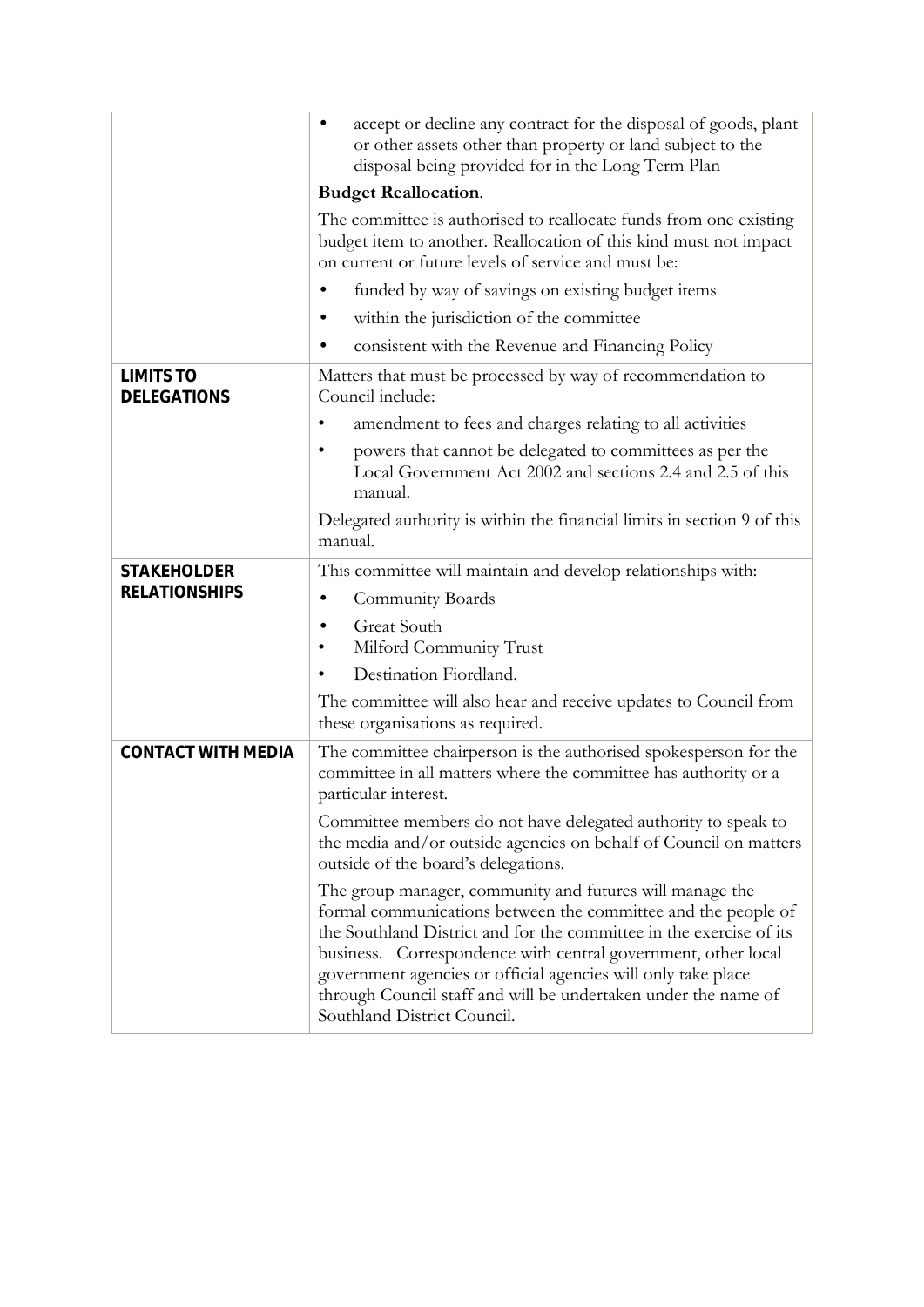

# **TABLE OF CONTENTS**

| <b>ITEM</b>    |                            | PAGE |
|----------------|----------------------------|------|
|                | PROCEDURAL                 |      |
| $\mathbf{1}$   | Apologies                  | 9    |
| $\overline{2}$ | Leave of absence           | 9    |
| 3              | Conflict of interest       | 9    |
| 4              | Public forum               | 9    |
| 5              | Extraordinary/urgent items | 9    |
| 6              | Confirmation of minutes    | 9    |
| <b>REPORTS</b> |                            |      |

| 7.1 | Murihiku Kai Collective Update                     | 15 |
|-----|----------------------------------------------------|----|
| 7.2 | Sport NZ Rural Travel Fund - March 2022 round      |    |
| 7.3 | District Initiatives Fund - March 2022 allocations | 25 |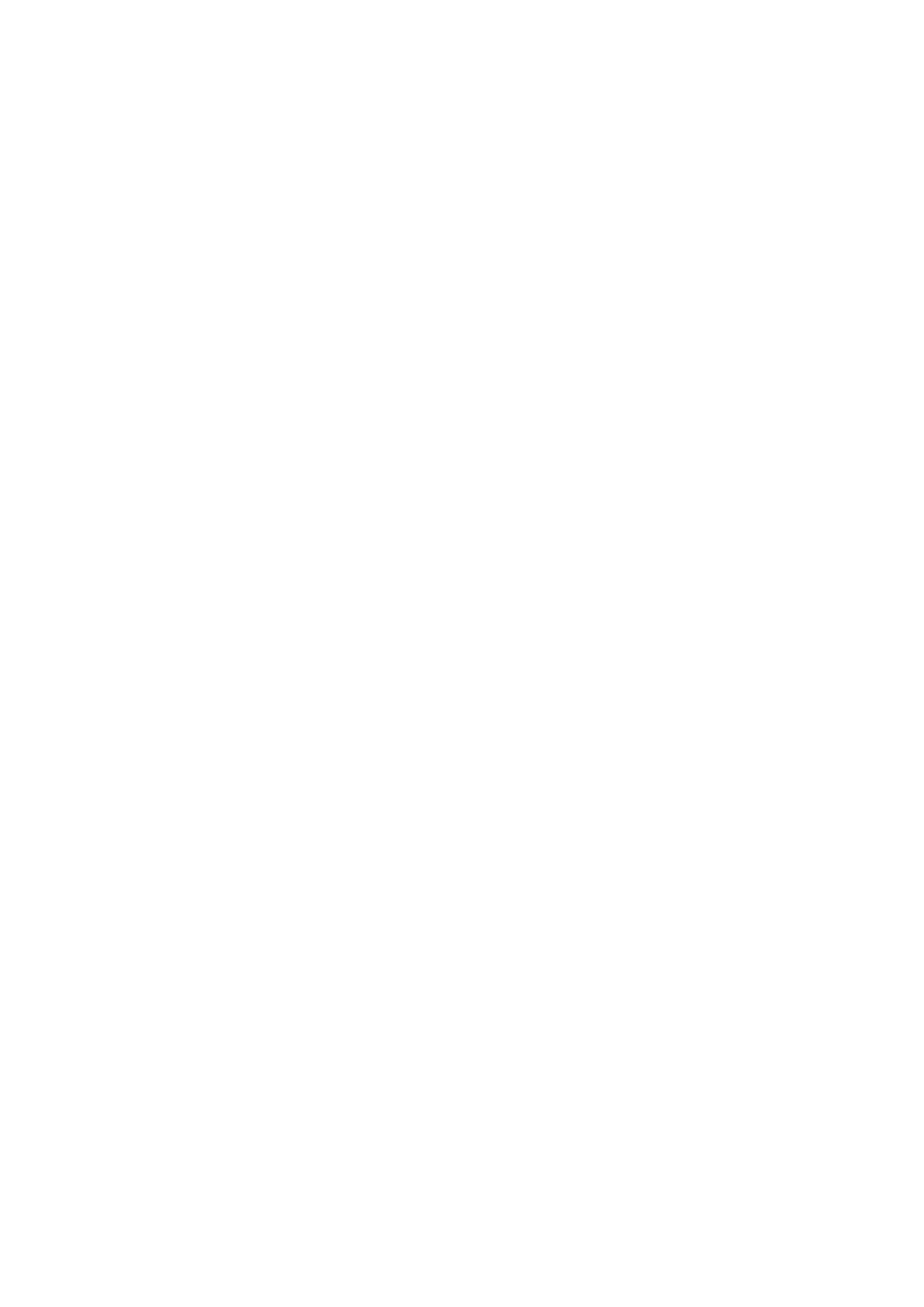

### <span id="page-8-0"></span>**1 Apologies**

At the close of the agenda no apologies had been received.

<span id="page-8-1"></span>**2 Leave of absence** 

At the close of the agenda no requests for leave of absence had been received.

<span id="page-8-2"></span>**3 Conflict of interest**

Committee members are reminded of the need to be vigilant to stand aside from decisionmaking when a conflict arises between their role as a member and any private or other external interest they might have.

<span id="page-8-3"></span>**4 Public forum**

Notification to speak is required by 12noon at least one clear day before the meeting. Further information is available at [www.southlanddc.govt.nz](http://www.southlanddc.govt.nz/) or by phoning 0800 732 732.

<span id="page-8-4"></span>**5 Extraordinary/urgent items**

To consider, and if thought fit, to pass a resolution to permit the committee to consider any further items which do not appear on the agenda of this meeting and/or the meeting to be held with the public excluded.

Such resolution is required to be made pursuant to Section 46A(7) of the Local Government Official Information and Meetings Act 1987, and the chairperson must advise:

- (i) the reason why the item was not on the agenda, and
- (ii) the reason why the discussion of this item cannot be delayed until a subsequent meeting.

Section 46A(7A) of the Local Government Official Information and Meetings Act 1987 (as amended) states:

# "Where an item is not on the agenda for a meeting.-

- (a) that item may be discussed at that meeting if-
	- (i) that item is a minor matter relating to the general business of the local authority; and
	- (ii) the presiding member explains at the beginning of the meeting, at a time when it is open to the public, that the item will be discussed at the meeting; but
- (b) no resolution, decision or recommendation may be made in respect of that item except to refer that item to a subsequent meeting of the local authority for further discussion."
- <span id="page-8-5"></span>**6 Confirmation of minutes**
	- 6.1 Meeting minutes of Community and Strategy Committee, 12 April 2022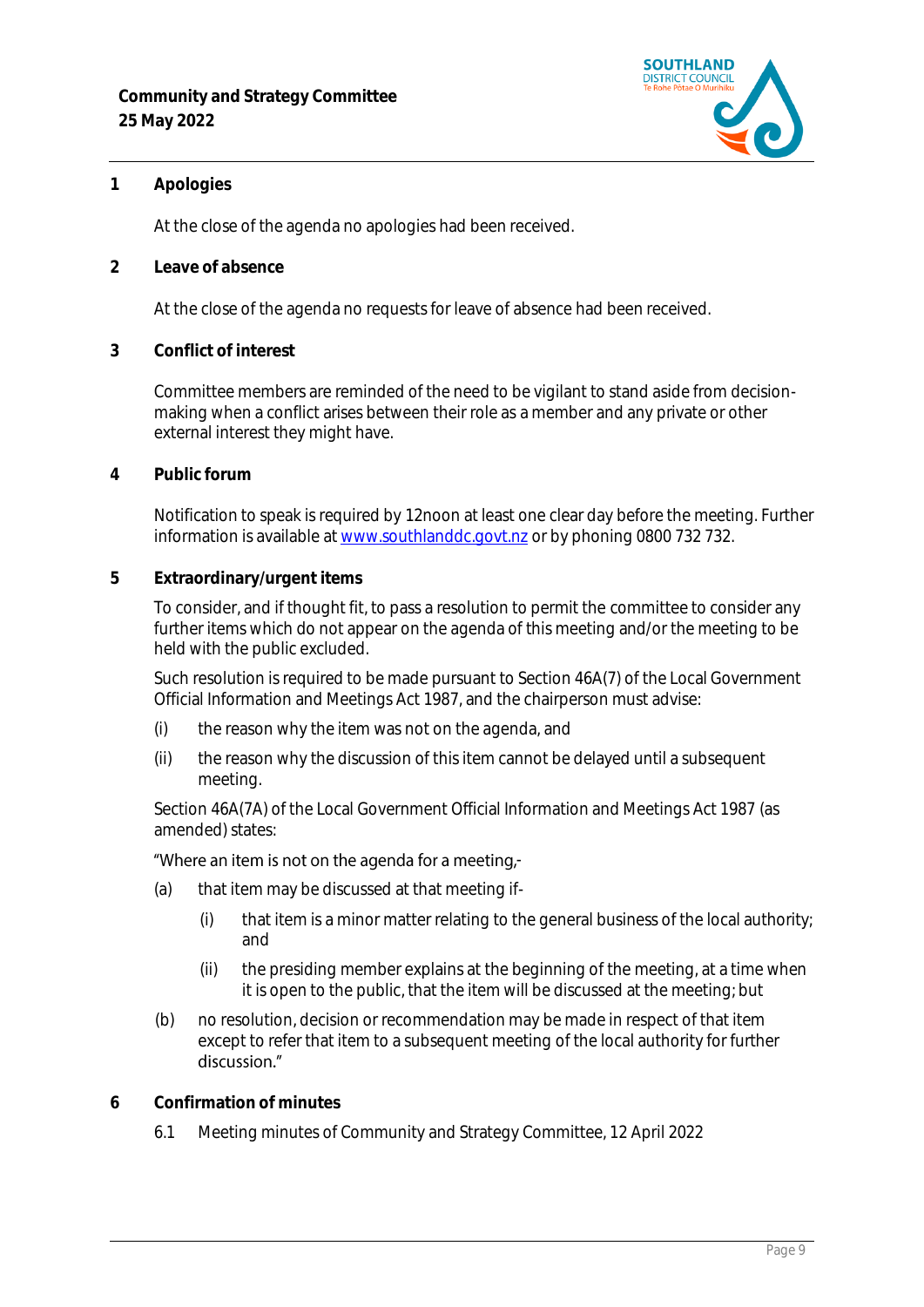

# **Community and Strategy Committee OPEN MINUTES**

Minutes of a meeting of Community and Strategy Committee held as a Virtual meeting via Zoom on Tuesday, 12 April 2022 at 1pm. (1pm - 1.47pm)

### **PRESENT**

| Chairperson | Julie Keast                                       |
|-------------|---------------------------------------------------|
|             | Mayor Gary Tong                                   |
| Councillors | John Douglas                                      |
|             | <b>Bruce Ford</b>                                 |
|             | Darren Frazer                                     |
|             | George Harpur                                     |
|             | <b>Christine Menzies</b>                          |
|             | Karyn Owen                                        |
|             | Margie Ruddenklau (1pm - 1.25pm, 1.31pm - 1.47pm) |
|             | Rob Scott                                         |

**APOLOGIES**

Councillor Don Byars Councillor Paul Duffy Councillor Ebel Kremer

#### **IN ATTENDANCE**

Group manager governance and community - Fran Mikulicic Committee advisor - Fiona Dunlop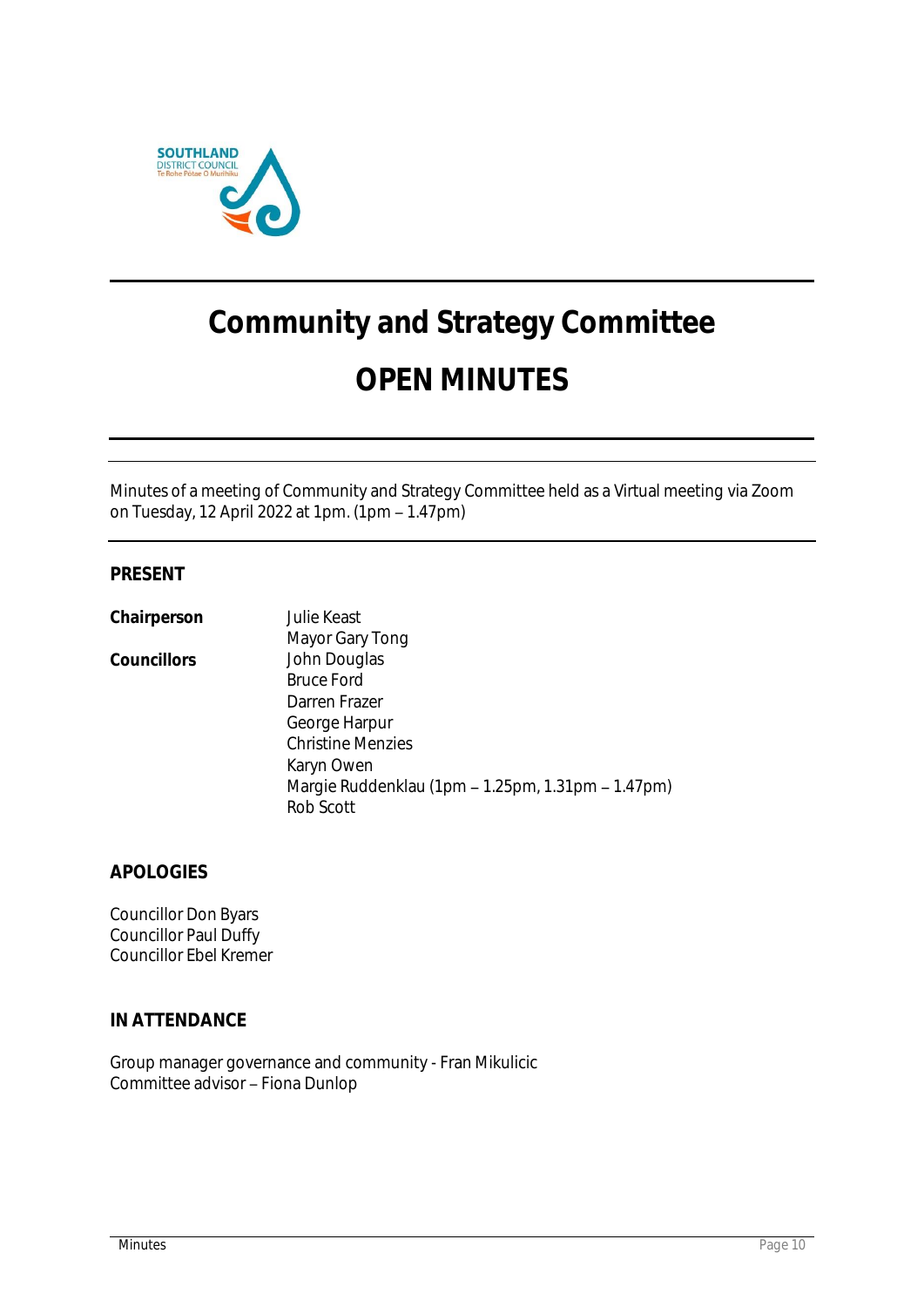

### **1 Apologies**

There were apologies for absence from Councillor Don Byars, Councillor Paul Duffy and Councillor Ebel Kremer.

Moved Cr Harpur, seconded Cr Menzies and **resolved:**

**That the Community and Strategy Committee accept the apology.**

**2 Leave of absence** 

There were no requests for leave of absence.

**3 Conflict of interest**

There were no conflicts of interest declared.

**4 Public forum**

There was no public forum.

**5 Extraordinary/urgent items**

There were no extraordinary/urgent items.

**6 Confirmation of minutes**

#### **Resolution**

Moved Cr Ruddenklau, seconded Cr Menzies **and resolved:**

**That the Community and Strategy Committee confirms the minutes of the meetings held on 23 November 2021 and 1 February 2022 as a true and correct record of those meetings.**

#### **Reports**

**7.1 Southland Murihiku Regional Skills Leadership Group - Update**

**Record No: R/22/3/11490**

Southland Murihiku Regional Skills Leadership Group Joint Chair Paul Marshall and Ceri Macleod Ministry of Business Innovation and Employment Regional Lead were present to advise on the role of the leadership group.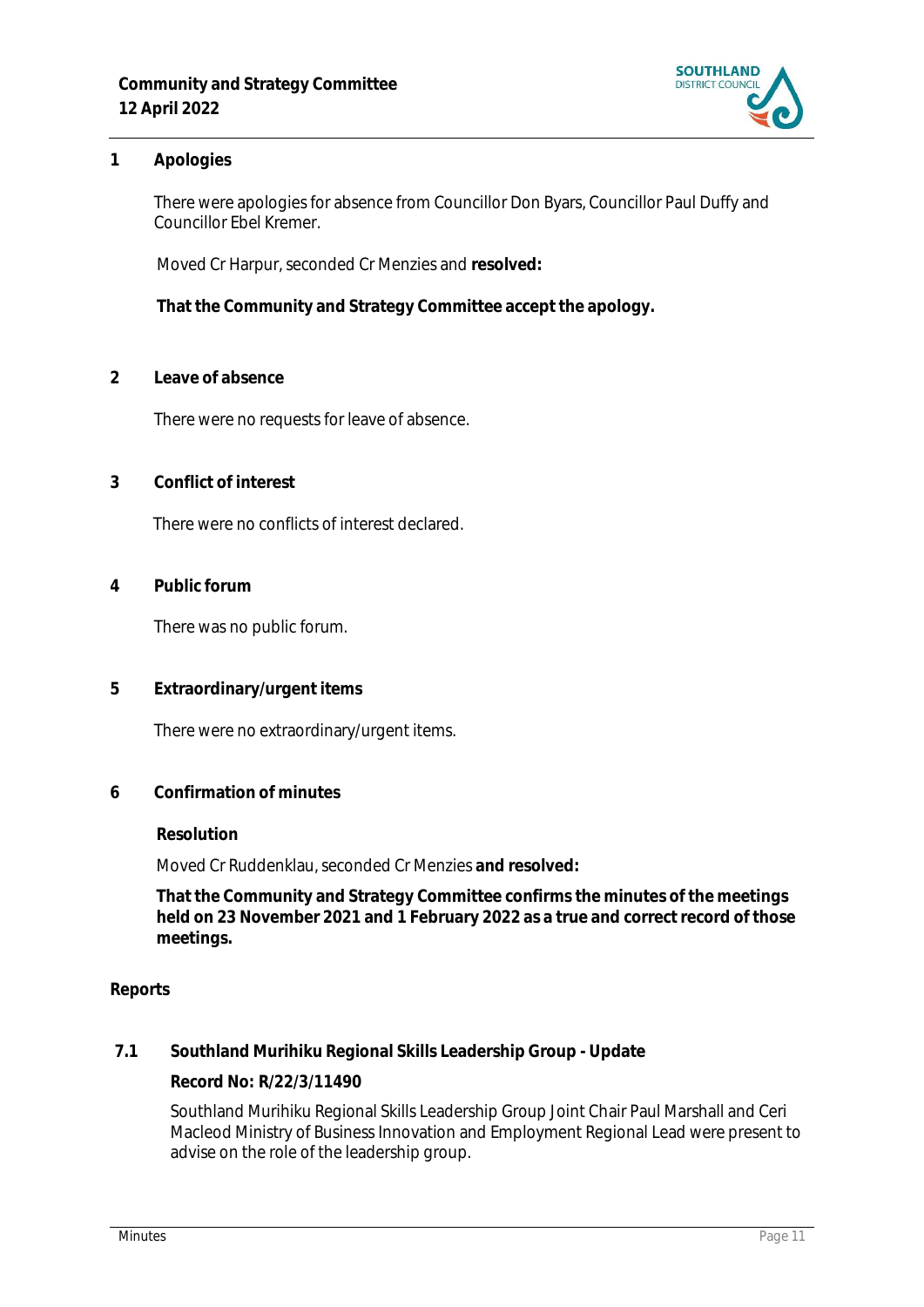

Mr Marshall advised that the leadership group is one of 15 groups in New Zealand, set up by the Government to identify and support better ways of meeting future skills and workforce needs in our region.

(During discussion, Councillor Ruddenklau left the meeting at 1.25pm.)

**Resolution**

Moved Cr Menzies, seconded Cr Frazer **and resolved:**

**That the Community and Strategy Committee:**

- **a) Acknowledges the attendance and thanks the representatives from the Southland Murihiku Regional Skills Leadership Group at the meeting.**
- **7.2 Southland District Council holiday programme - January 2022**

#### **Record No: R/22/3/10755**

Community liaison officer - Kathryn Cowie along with Active Southland General Manager -Jess Domigan and Physical Activity Coordinator - Adele Orangi were in attendance for this item.

Mrs Cowie advised that the purpose of the report was to provide the Committee with an update on the Southland District Council holiday programme which was delivered by Active Southland in January 2022.

Mrs Domigan and Ms Orangi advised that there were 265 registrations over the six days from 18 schools across the district. Of the 265 participants, all tried at least one new activity on the day/s attended. Of the registrations there were 61 boys and 49 girls and that 38% attended over multiple days.

(During discussion, Councillor Ruddenklau returned to the meeting at 1.31pm.)

**Resolution**

Moved Cr Ruddenklau, seconded Cr Menzies **and resolved:**

**That the Community and Strategy Committee:**

#### a) receives the report titled "Southland District Council holiday programme -**January 2022" dated 4 April 2022.**

**7.3 Chairperson's report**

**Record No: R/22/2/5844**

Councillor Keast took the Committee through her report.

The Chair's report highlighted that she had met with staff and board members of the Community Foundations of New Zealand and had been accompanied by Councillor Frazer and Invercargill City Councillor Becs Amundsen.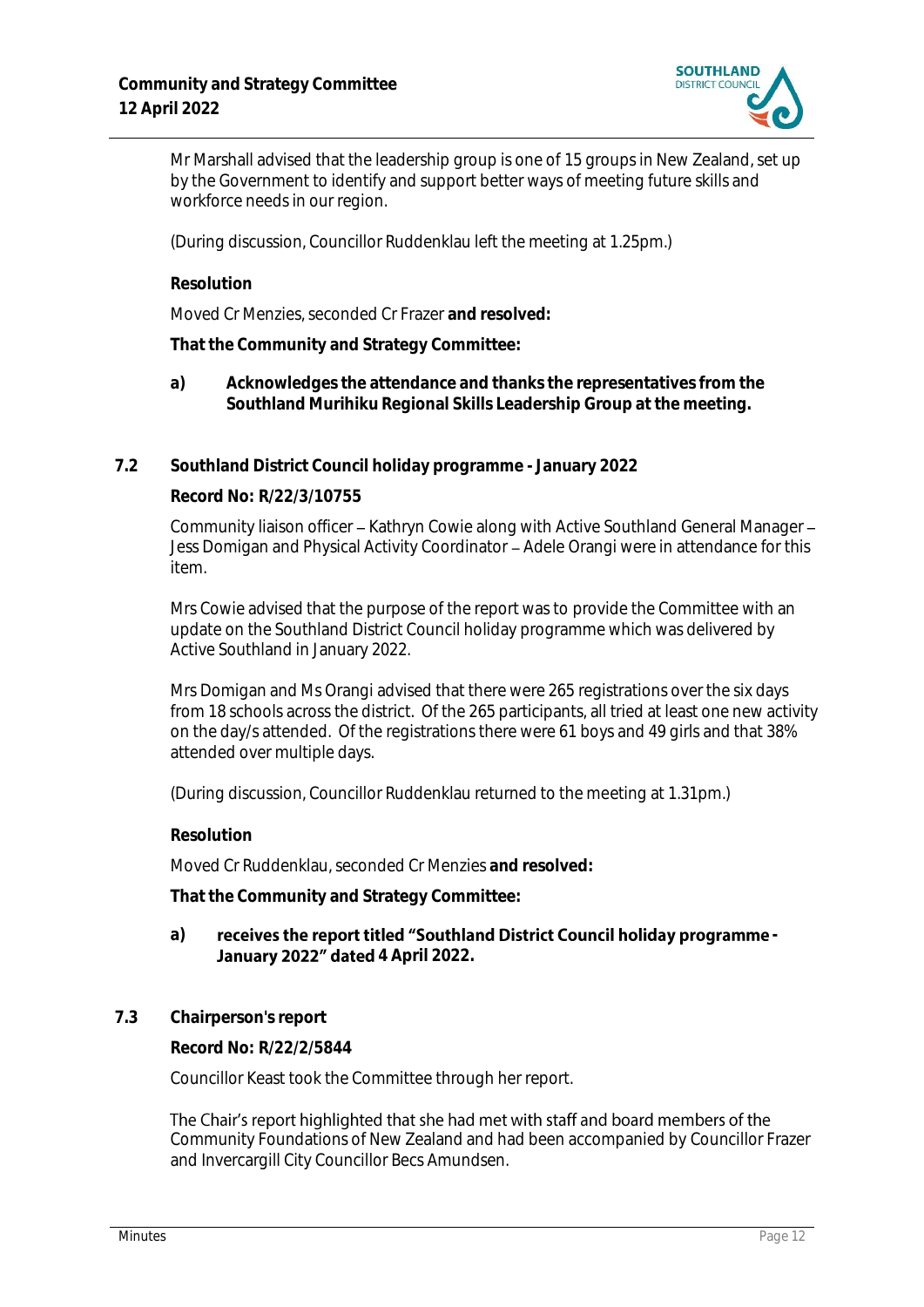

Also highlighted in the report was that Chair Keast and Councillors Menzies and Owen had participated in the "What's the Deal About Getting Elected" panel discussion that was organised by the National Council of Women Southland Branch.

The following meetings/workshops had been attended via Zoom:

- LGNZ Workshops on the Future for Local Government: Roles & Responsibilities, Treaty Partnerships, Responsive Local Leadership, System of Local Governance.
- Meetings held by Lawrence Yule and Malcolm Alexander to discuss the Managing Forestry Land Use under the Influence of Carbon
- Rural & Provincial meeting
- New River Estuary Forum meeting
- Whakamana te Waituna Trust meetings and Gore Counselling Executive meeting
- Discussions on the Catlins Tourism Strategy review
- Future for Local Government Panel discussion.

#### **Resolution**

Moved Chairperson Keast, seconded Cr Scott **and resolved:**

**That the Community and Strategy Committee:**

**a) receives 5 April 2022.**

The meeting concluded at 1.47pm. CONFIRMED AS A TRUE AND CORRECT RECORD AT A MEETING OF THE COMMUNITY AND STRATEGY COMMITTEE HELD ON TUEDSAY 12 APRIL 2022.

**DATE:**............................................................................................

**CHAIRPERSON:**........................................................................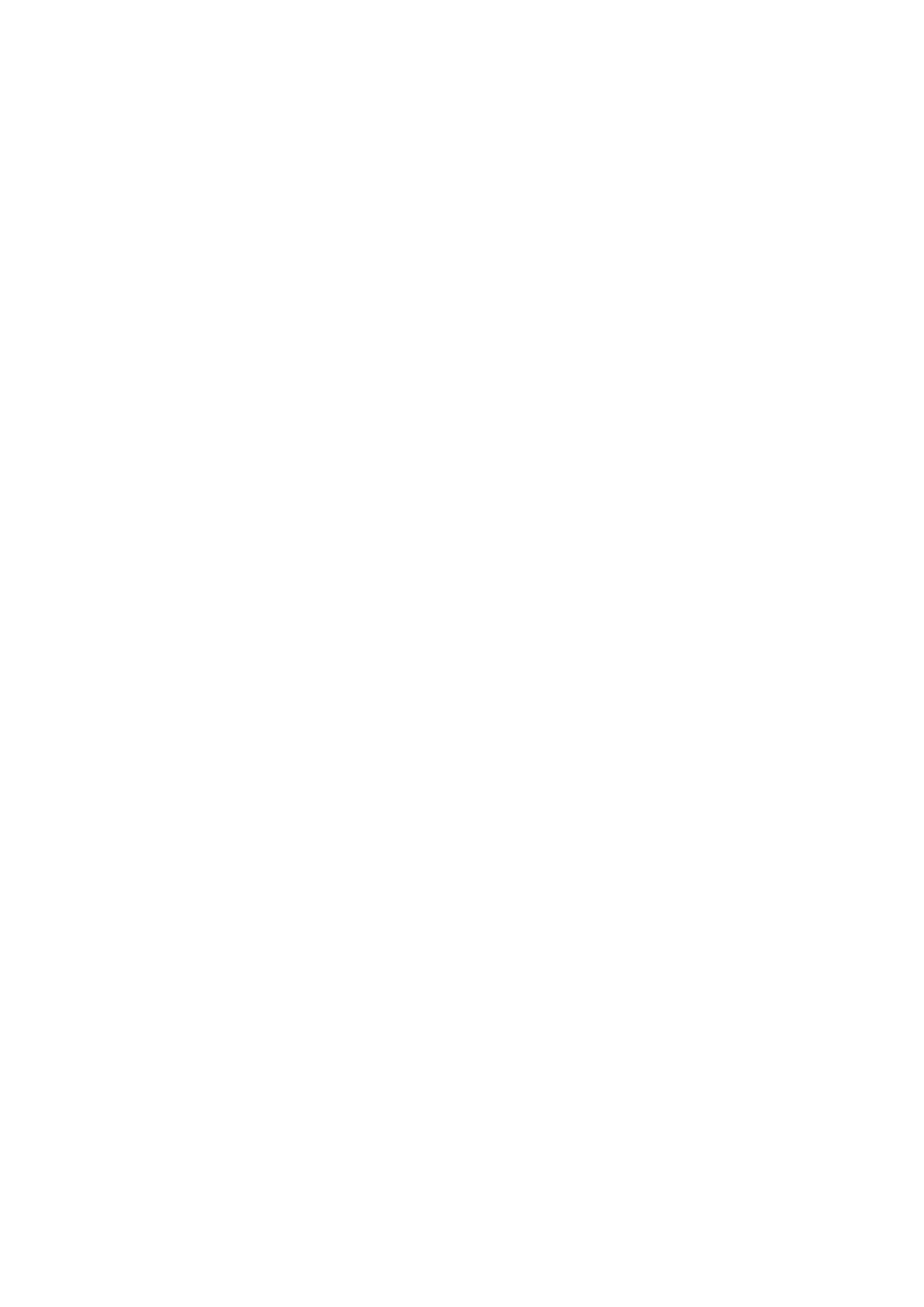

# <span id="page-14-0"></span>**Murihiku Kai Collective Update**

| Record no:   | R/22/5/18998                                          |
|--------------|-------------------------------------------------------|
| Author:      | Jared Cappie, Community leadership manager            |
| Approved by: | Fran Mikulicic, Group manager democracy and community |
|              |                                                       |

| $\Box$ Decision | $\Box$ Recommendation | $\boxtimes$ Information |
|-----------------|-----------------------|-------------------------|
|                 |                       |                         |

# **Murihiku/Southland Kai Collective**

- 1 The Murihiku/Southland Kai Collective is a group of Southland individuals and organisations who are working together to make the local food system more resilient and sustainable from seed to bowl.
- 2 The Collective was formed in late 2020, with the goal of creating greater food accessibility, affordability, and sustainability in the south.
- 3 The group includes a wide range of like-minded organisations and individuals who are working to strengthen our local food system.
- 4 The Murihiku Kai Collective was named winner of the Environmental Action in the Community award at the 2021 Environment Southland Community Awards.
- 5 Stella O'Connor and Rochelle Francis-Barr from the Healthy Families Invercargill initiative will be attending on behalf of the Murihiku/Southland Kai Collective.

# **Recommendation**

**That the Community and Strategy Committee:**

**a) Acknowledges the attendance of representatives from the Murihiku/Southland Kai Collective at the meeting.**

# **Attachments**

There are no attachments for this report.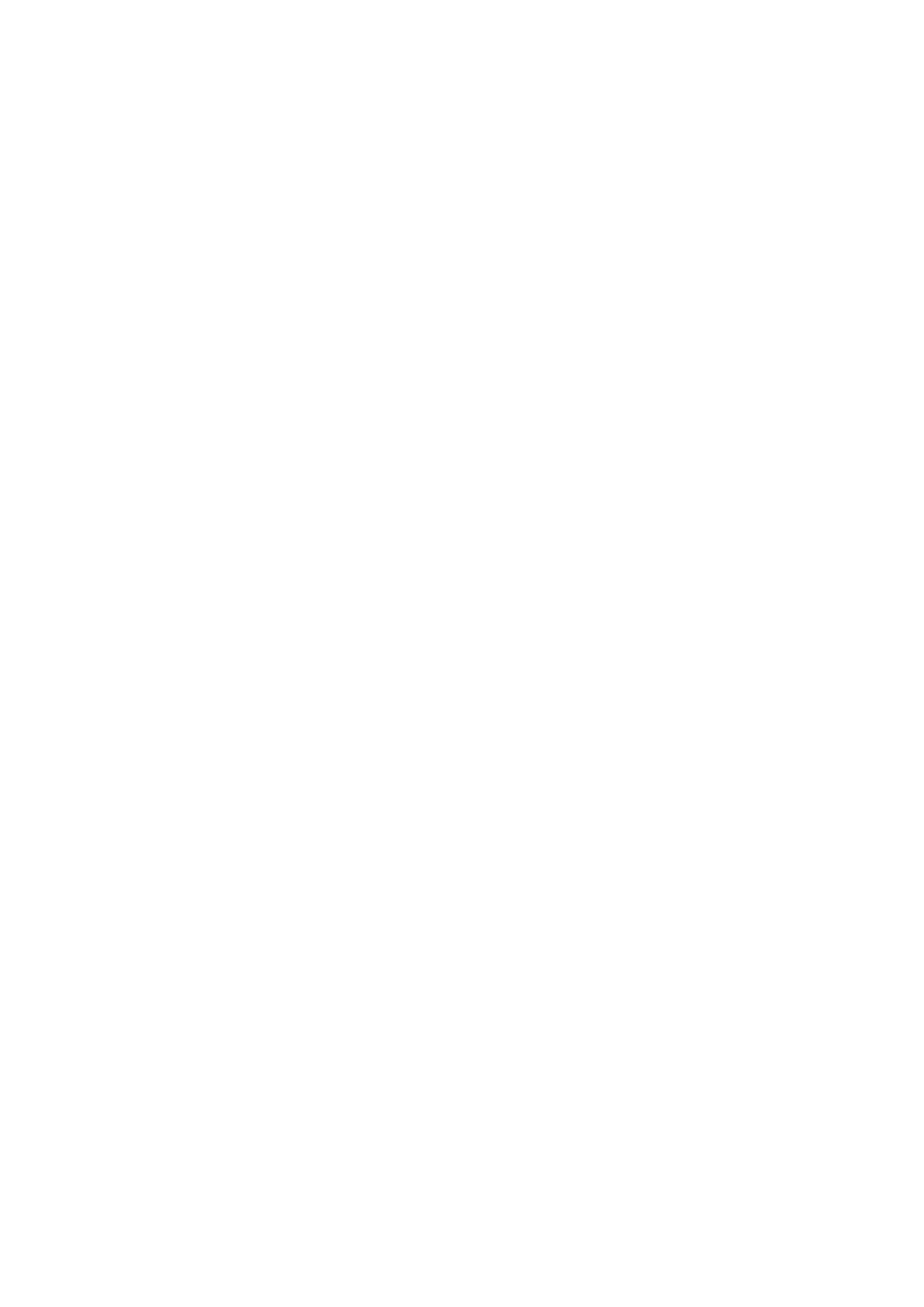

# <span id="page-16-0"></span>**Sport NZ Rural Travel Fund - March 2022 round**

| Record No:           | R/22/5/16603                                          |                    |
|----------------------|-------------------------------------------------------|--------------------|
| Author:              | Kathryn Cowie, Community liaison officer              |                    |
| Approved by:         | Fran Mikulicic, Group manager democracy and community |                    |
|                      |                                                       |                    |
| $\boxtimes$ Decision | $\Box$ Recommendation                                 | $\Box$ Information |

# **Purpose**

1 The purpose of this report is for the Community and Strategy Committee to allocate funding for the Sport NZ Rural Travel Fund.

**Executive summary**

- 2 Southland District Council administers funding on behalf of the Sport NZ Rural Travel Fund. The purpose of this fund is to assist with transport expenses associated with participating in regular local sports competitions. Sports clubs and school-based clubs with young people between five and 19 years are eligible to apply.
- 3 A total of nine applications have been received for this round, which closed on 31 March 2022. The amount of funding available for distribution is \$12,197.
- 4 Recommendations for allocation based on the travel formula total \$12,100.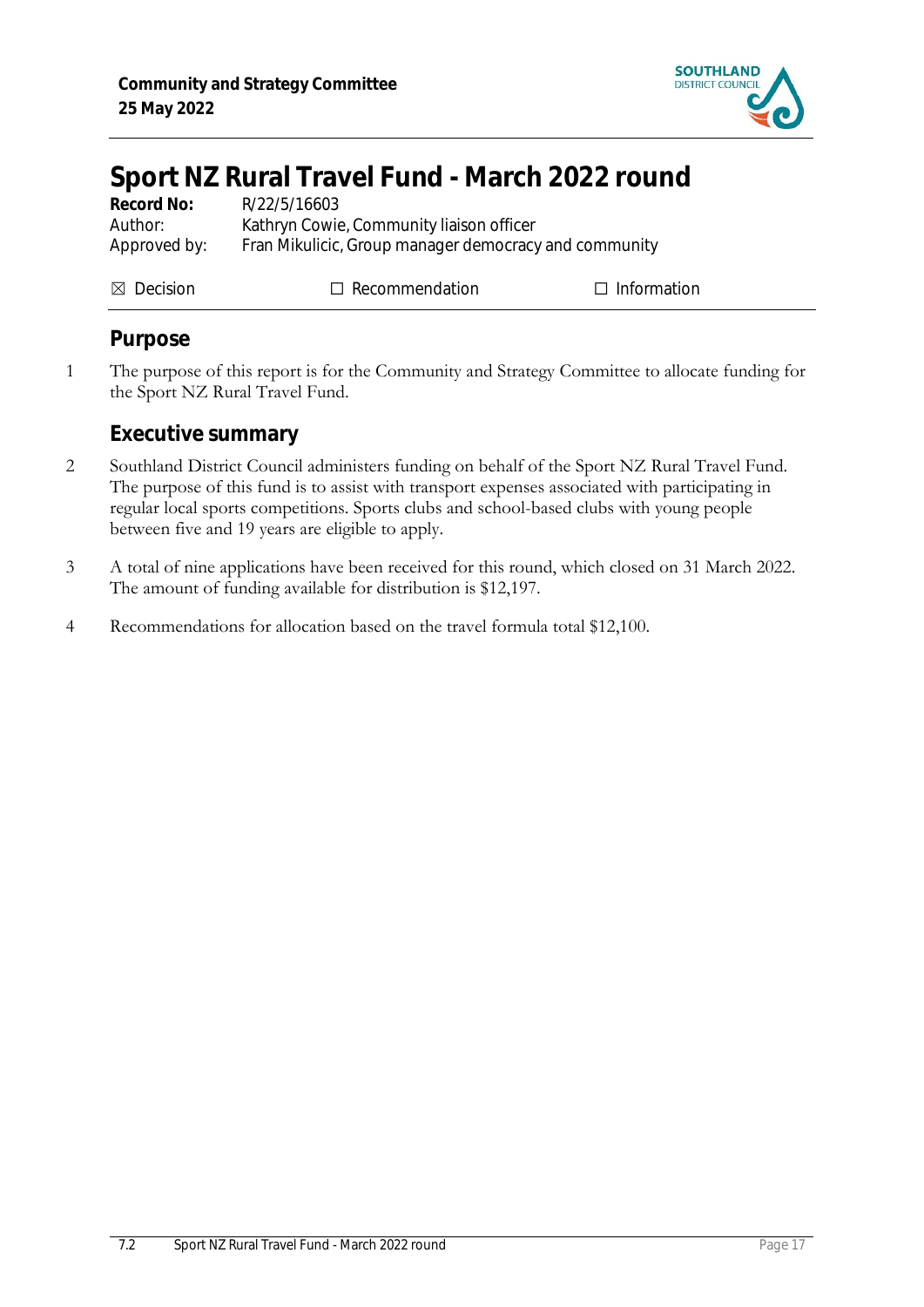# **Recommendation**

**That the Community and Strategy Committee:**

- a) Receives the report titled "Sport NZ Rural Travel Fund March 2022 round" dated 18 **May 2022.**
- **b) Determines that this matter or decision be recognised as not significant in terms of Section 76 of the Local Government Act 2002.**
- **c) Determines that it has complied with the decision-making provisions of the Local Government Act 2002 to the extent necessary in relation to this decision; and in accordance with Section 79 of the act determines that it does not require further information, further assessment of options or further analysis of costs and benefits or advantages and disadvantages prior to making a decision on this matter.**
- **d) Receives applications from the following:**
	- **Central Southland College**
	- **Otautau Netball Club**
	- **Menzies College Netball Club**
	- **Fiordland College**
	- **Northern Southland College**
	- **Otara Pony Club**
	- **Te Anau Rugby Club**
	- **Winton Cricket Club**
	- **Winton Football Club**
- **e) Approves the allocation of funds for the Sport NZ Rural Travel Fund as follows:**

|   | <b>Central Southland College</b> | \$1,500 |
|---|----------------------------------|---------|
| 2 | Otautau Netball Club             | \$1,200 |
| 3 | Menzies College Netball Club     | \$1,500 |
| 4 | <b>Fiordland College</b>         | \$1,500 |
| 5 | Northern Southland College       | \$1,500 |
| 6 | Otara Pony Club                  | \$1,200 |
| 7 | Te Anau Rugby Club               | \$1,200 |
| 8 | Winton Cricket Club              | \$1,500 |
| 9 | Winton Football Club             | \$1,000 |

**f) Approves the financial report for the Sport NZ Rural Travel Fund as at 30 April 2022.** 

# **Background**

5 Southland District Council has administered the rural travel fund on behalf of Sport New Zealand since 2012. The fund was launched by Sport NZ in response to concerns raised by councils about the lack of participations in sport by young people living in rural communities.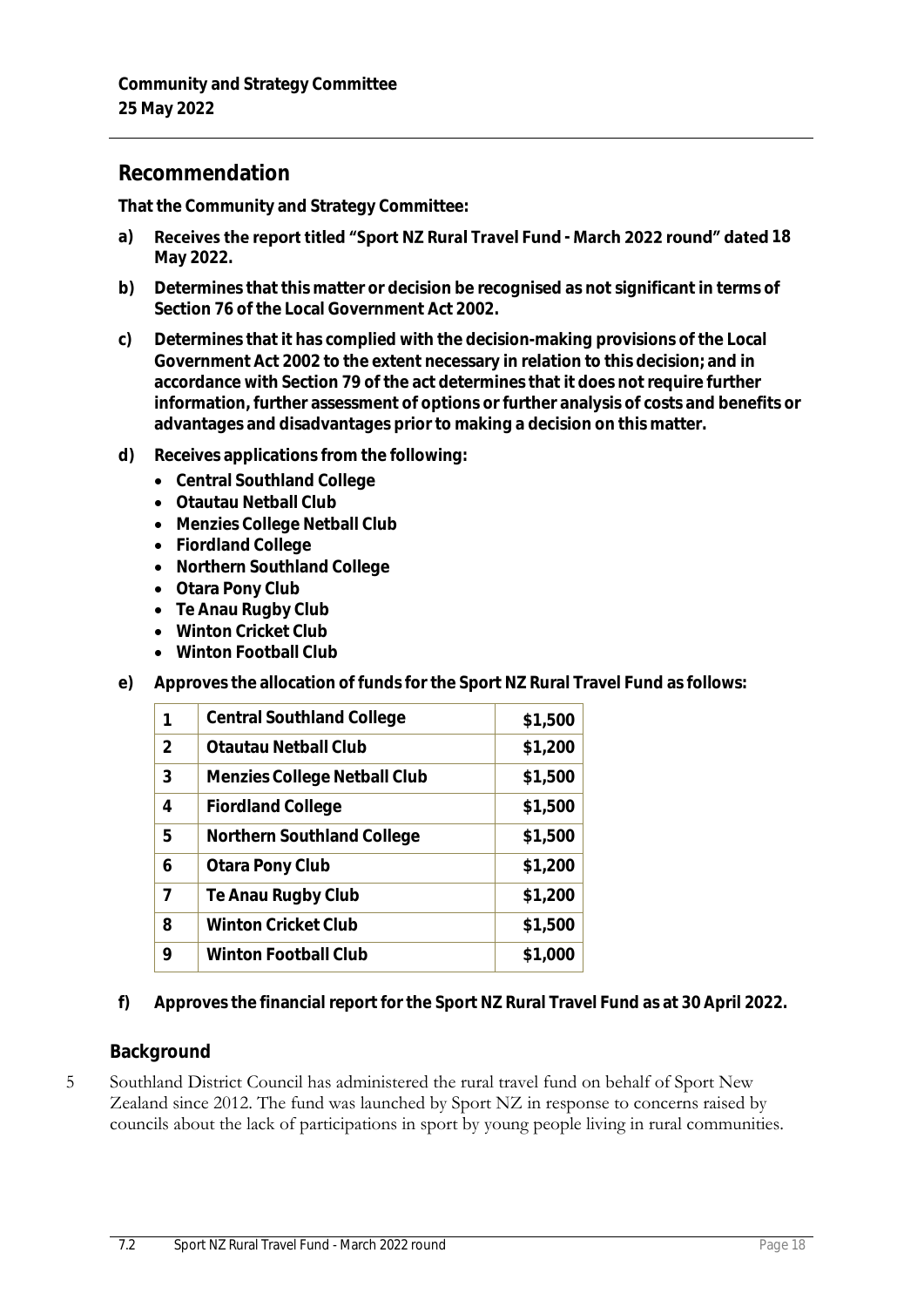|                                                                                                            | <b>Application summary</b>          |                                                                                           |          |  |
|------------------------------------------------------------------------------------------------------------|-------------------------------------|-------------------------------------------------------------------------------------------|----------|--|
|                                                                                                            | Applications received               |                                                                                           | 9        |  |
|                                                                                                            | Funds available                     |                                                                                           | \$12,197 |  |
|                                                                                                            | Total funds applied for             |                                                                                           | \$12,100 |  |
| $\mathbf{1}$                                                                                               | <b>Central Southland College</b>    |                                                                                           |          |  |
|                                                                                                            | competitions.                       | To assist with the cost of school sports teams travelling around the District for various |          |  |
|                                                                                                            | Km travelled: 7,500                 | Recommendation as per travel formula                                                      | \$1,500  |  |
| $\overline{2}$                                                                                             | <b>Otautau Netball Club</b>         |                                                                                           |          |  |
|                                                                                                            | competitions.                       | To assist with the cost of club members travelling around the District for various        |          |  |
|                                                                                                            | Km travelled: 6,720                 | Recommendation as per travel formula                                                      | \$1,200  |  |
| 3                                                                                                          | <b>Menzies College Netball Club</b> |                                                                                           |          |  |
|                                                                                                            | competitions.                       | To assist with the cost of club members travelling around the District for various        |          |  |
|                                                                                                            | Km travelled: 96,000                | Recommendation as per travel formula                                                      | \$1,500  |  |
| $\overline{4}$                                                                                             | <b>Fiordland College</b>            |                                                                                           |          |  |
|                                                                                                            | competitions.                       | To assist with the cost of school sports teams travelling around the District for various |          |  |
|                                                                                                            | Km travelled: 30,000                | Recommendation as per travel formula                                                      | \$1,500  |  |
| 5                                                                                                          | <b>Northern Southland College</b>   |                                                                                           |          |  |
| To assist with the cost of school sports teams travelling around the District for various<br>competitions. |                                     |                                                                                           |          |  |
|                                                                                                            | Km travelled: 10,230                | Recommendation as per travel formula                                                      | \$1,500  |  |
| 6                                                                                                          | <b>Otara Pony Club</b>              |                                                                                           |          |  |
|                                                                                                            | competitions.                       | To assist with the cost of club members travelling around the District for various        |          |  |
|                                                                                                            | Km travelled: 6,000                 | Recommendation as per travel formula                                                      | \$1,200  |  |
| 7                                                                                                          | Te Anau Rugby Club                  |                                                                                           |          |  |
|                                                                                                            | competitions.                       | To assist with the cost of club members travelling around the District for various        |          |  |
|                                                                                                            | Km travelled: 5,764                 | Recommendation as per travel formula                                                      | \$1,200  |  |
| 8                                                                                                          | <b>Winton Cricket Club</b>          |                                                                                           |          |  |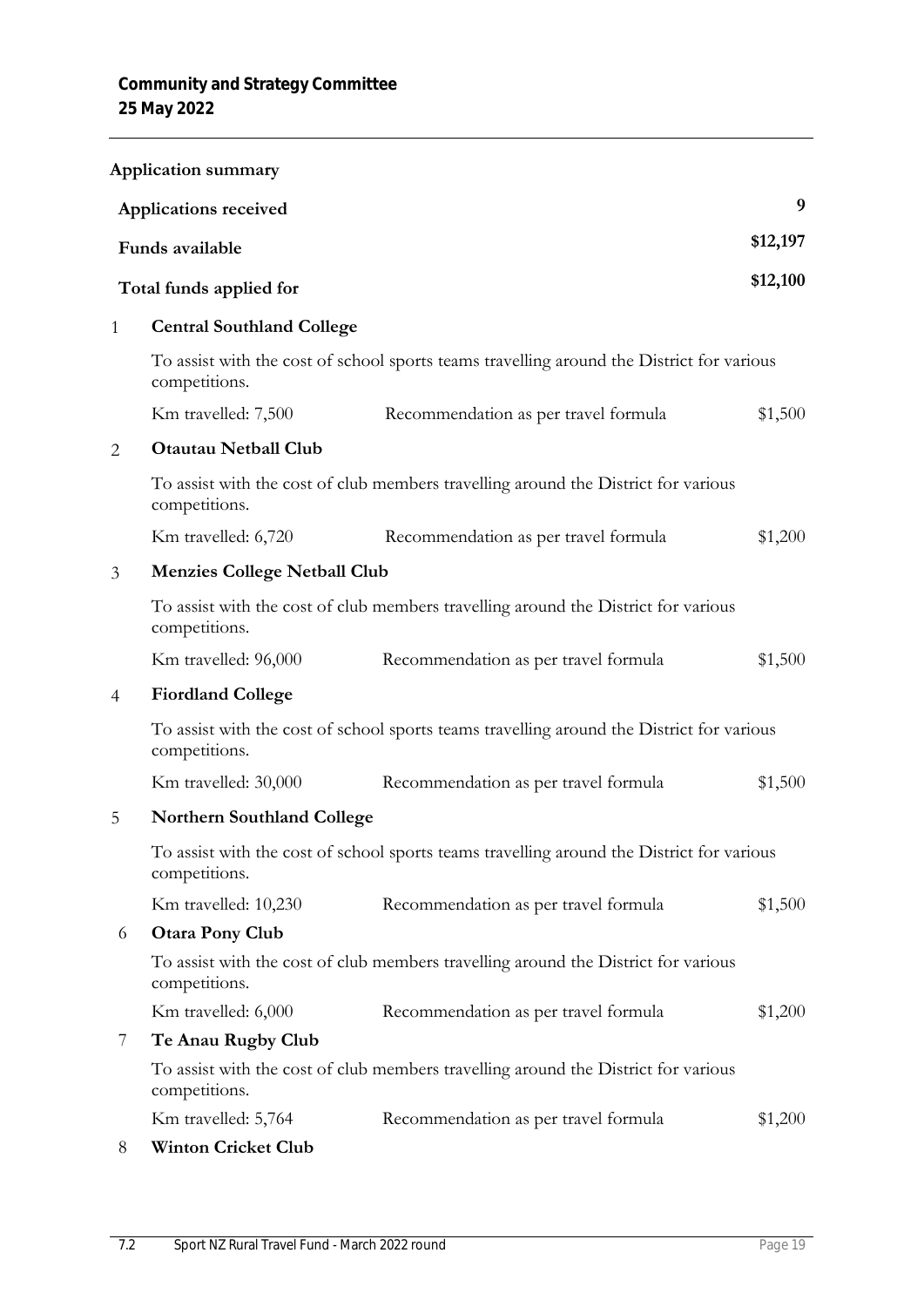|   | competitions.                                                                                       | To assist with the cost of club members travelling around the District for various |         |
|---|-----------------------------------------------------------------------------------------------------|------------------------------------------------------------------------------------|---------|
|   | Km travelled: 20,000                                                                                | Recommendation as per travel formula                                               | \$1,500 |
| Q | <b>Winton Football Club</b>                                                                         |                                                                                    |         |
|   | To assist with the cost of club members travelling around the District for various<br>competitions. |                                                                                    |         |
|   | Km travelled: 3,934                                                                                 | Recommendation as per travel formula                                               | \$1,000 |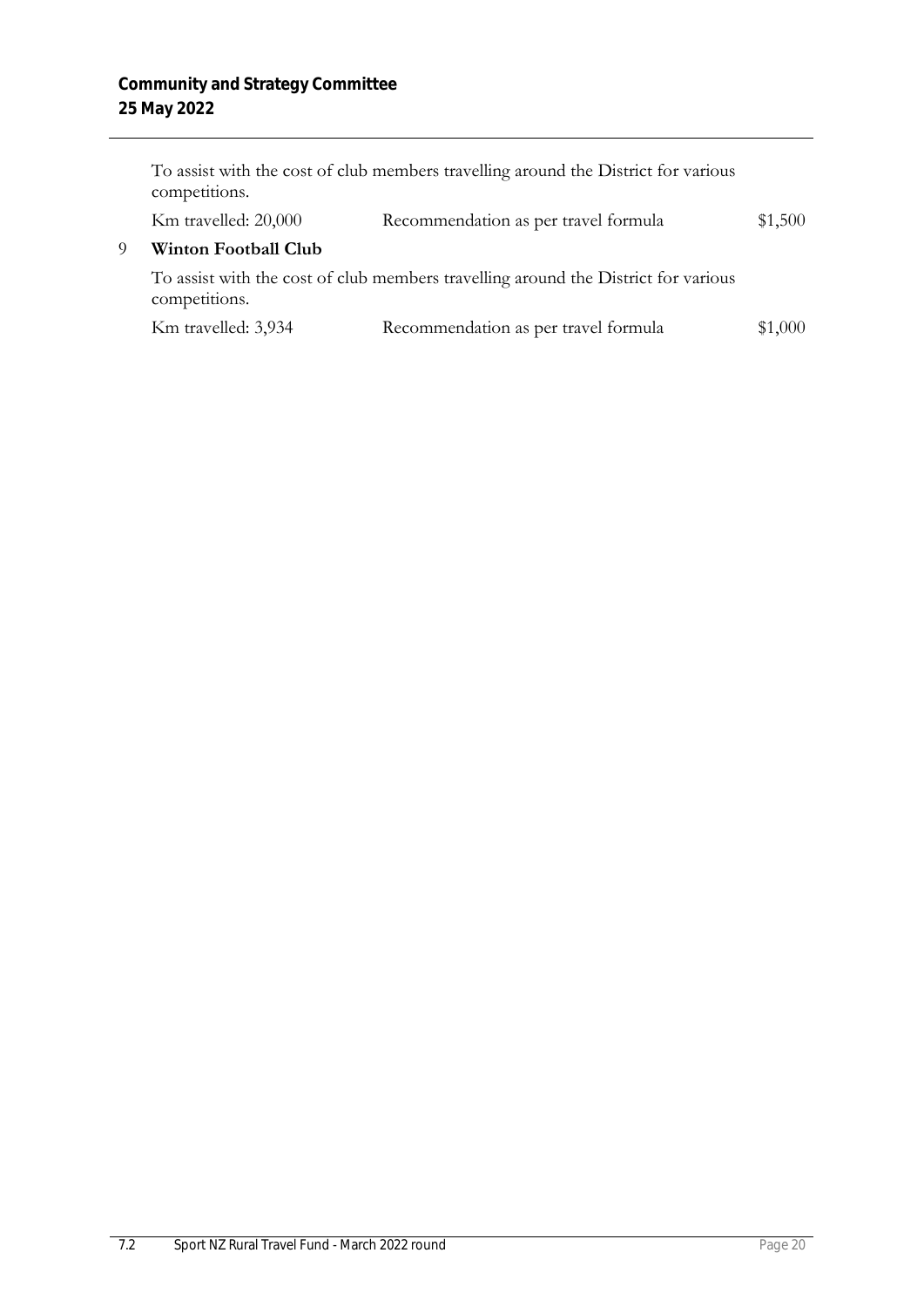# **Financial report**

The financial report for the Sport NZ Rural Travel Fund up to 30 April 2022 is as follows:

| Sport NZ<br>As at 30 April 2021                                                                                                                                                                                                                                                   | <b>Southland District Council</b> |                   |                                  |
|-----------------------------------------------------------------------------------------------------------------------------------------------------------------------------------------------------------------------------------------------------------------------------------|-----------------------------------|-------------------|----------------------------------|
| Summary                                                                                                                                                                                                                                                                           |                                   |                   |                                  |
|                                                                                                                                                                                                                                                                                   | Actual                            |                   |                                  |
| Opening balance, 1 July 2021                                                                                                                                                                                                                                                      | 2,308                             |                   |                                  |
| Add:                                                                                                                                                                                                                                                                              |                                   |                   |                                  |
| Grants Received*                                                                                                                                                                                                                                                                  | 13,889                            |                   |                                  |
| Reversal Prior Year Commitments                                                                                                                                                                                                                                                   | 2,700                             |                   |                                  |
| Interest**                                                                                                                                                                                                                                                                        |                                   |                   |                                  |
| Total                                                                                                                                                                                                                                                                             | 18,897                            |                   |                                  |
|                                                                                                                                                                                                                                                                                   |                                   |                   |                                  |
| Less:                                                                                                                                                                                                                                                                             |                                   |                   |                                  |
| <b>Current Year Commitments</b>                                                                                                                                                                                                                                                   | 4,000                             |                   |                                  |
| Prior Year Commitments                                                                                                                                                                                                                                                            | 2,700                             |                   |                                  |
| Advertising                                                                                                                                                                                                                                                                       |                                   |                   |                                  |
| Grants not uplifted and cancelled/Refunds                                                                                                                                                                                                                                         |                                   |                   |                                  |
| Total                                                                                                                                                                                                                                                                             | 6,700                             |                   |                                  |
| Funds Available for General Distribution                                                                                                                                                                                                                                          |                                   |                   |                                  |
| when interest is allocated across Council's investments (30 June 2022).                                                                                                                                                                                                           | 12,197                            |                   |                                  |
| <b>Prior Year Commitments</b>                                                                                                                                                                                                                                                     | Committed<br>1,500                | Uplifted<br>1,500 |                                  |
| * Grants received includes all funding anticipated to be received during the financial year.<br>** Interest earned for the period has not been included. The actual amount will not be known until the end of the financial year<br>Menzies College<br>Northern Southland College | 1.200.                            | 1,200             |                                  |
|                                                                                                                                                                                                                                                                                   | 2,700                             | 2,700             |                                  |
| <b>Current Year Commitments</b>                                                                                                                                                                                                                                                   | Committed                         | Uplifted          |                                  |
| Otara Pony Club                                                                                                                                                                                                                                                                   | 1,200                             | 1,200             |                                  |
| Riversdale Hockey Club                                                                                                                                                                                                                                                            | 800                               | 800               |                                  |
| Takitimu Primary School Board                                                                                                                                                                                                                                                     | 400                               | 400               |                                  |
| Waiau Area School - Basketball                                                                                                                                                                                                                                                    | 800                               | 800               | <b>Balance</b><br><b>Balance</b> |
| Waiau Area School - Rugby                                                                                                                                                                                                                                                         | 800                               | 800               |                                  |
|                                                                                                                                                                                                                                                                                   | 4,000                             | 4,000             |                                  |
| Refunds/Stale Cheques/Reversals                                                                                                                                                                                                                                                   |                                   |                   |                                  |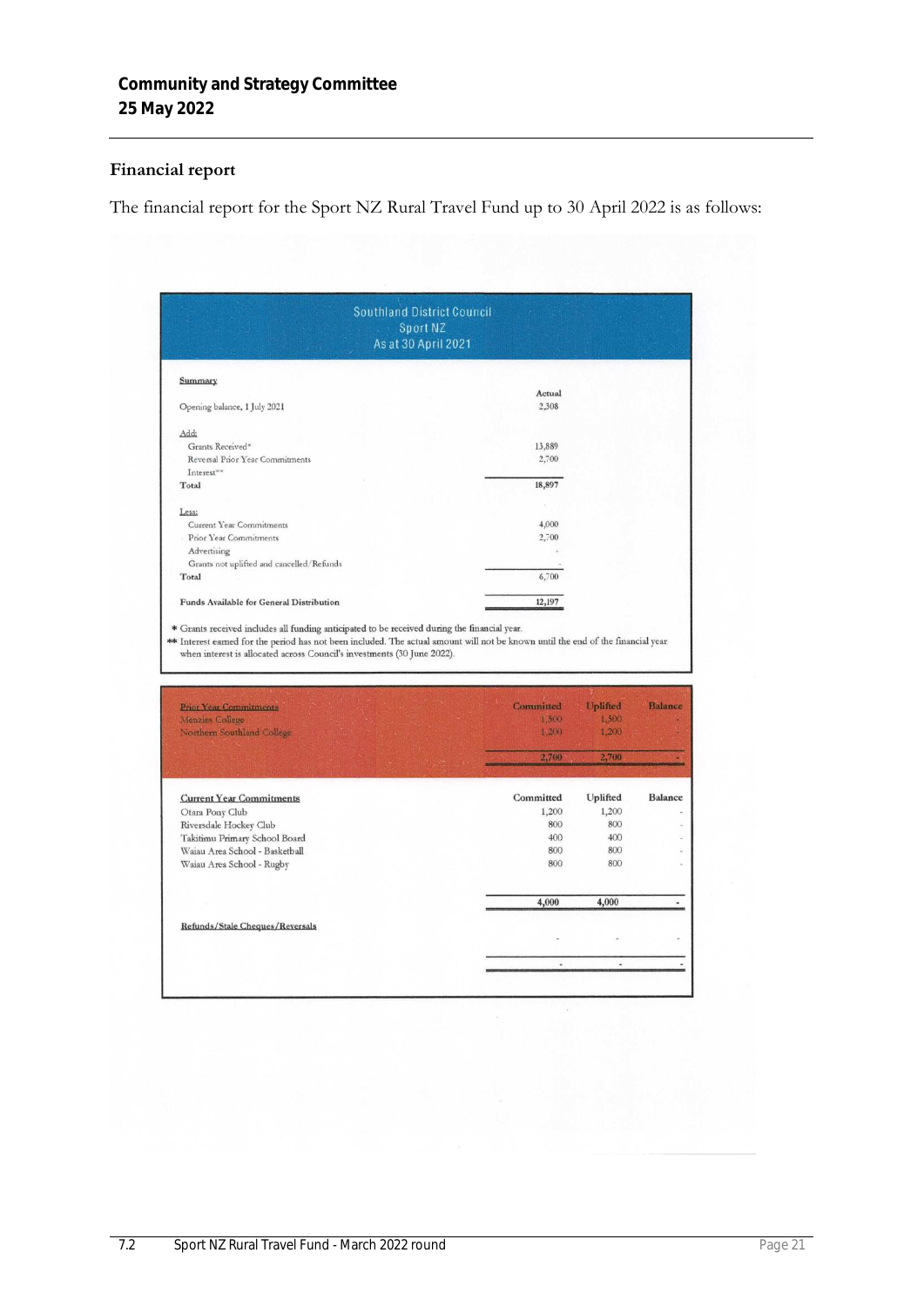#### **Issues**

- 6 The applicants have met the requirements of the fund.
- 7 A travel formula based on the number of kilometres travelled has been applied to the applications.

**Factors to consider**

**Legal and statutory requirements**

8 The fund is administered in accordance with the Sport NZ/Southland District Council investment schedule, including terms and conditions, for 2021/2022.

**Community views**

9 The fund subsidies are appreciated by sports and school-based clubs within the District.

**Costs and funding**

10 Grants are covered by the funding provided by Sport NZ.

**Policy implications**

11 The process meets Sport NZ requirements.

**Analysis**

**Options considered**

12 The options for consideration are to approve and allocate funding to the applicants to assist with travel costs, or decline the applications.

**Analysis of options**

**Option 1 approve and allocate funding to the applicants to assist with travel costs**

| Advantages |                                                                                                                                                   | Disadvantages              |
|------------|---------------------------------------------------------------------------------------------------------------------------------------------------|----------------------------|
|            | fulfil Southland District Council's agreement<br>to administer the Sport NZ rural Travel<br>Fund on behalf of Sport NZ                            | there are no disadvantages |
|            | sports clubs and schools in the District receive<br>financial assistance, hopefully removing<br>barriers for youth to engage in sports activities |                            |

#### Option 2 - do not approve and allocate funding to the applicants to assist with travel costs

| Advantages              | Disadvantages                                                                                                                                                                                                                                                                   |
|-------------------------|---------------------------------------------------------------------------------------------------------------------------------------------------------------------------------------------------------------------------------------------------------------------------------|
| there are no advantages | Southland District Council would not fulfil its<br>obligation to administer the Sport NZ rural<br>travel fund as per the investment schedule<br>some teams or individuals may miss out on<br>participating in sports competitions if the<br>cost to travel there is prohibitive |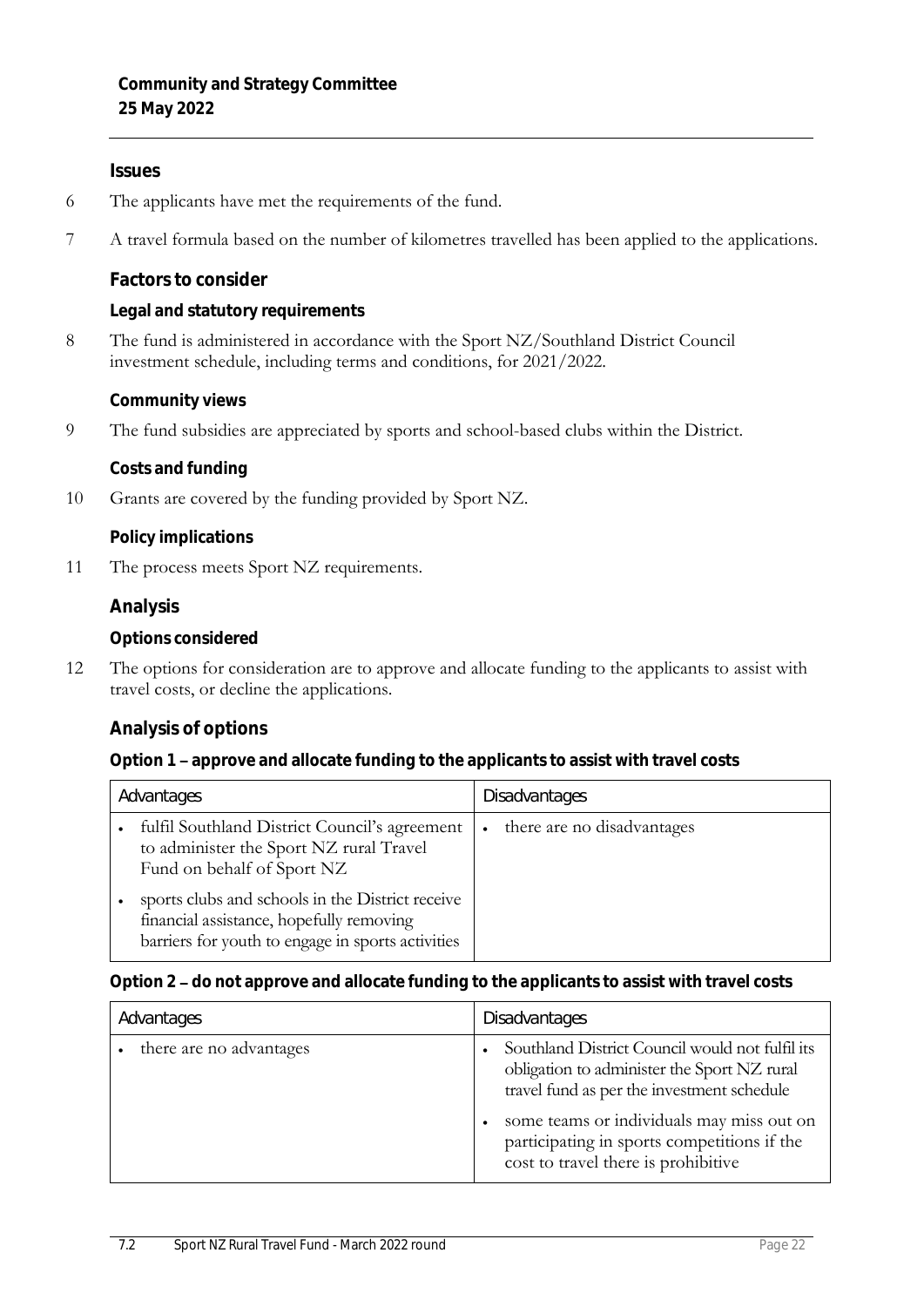**Assessment of significance**

13 Not considered significant.

**Recommended option**

14 Option 1 – award the grants as per the recommendations.

**Next steps**

15 Applicants will be advised of the outcome and payment of grants will be arranged.

# **Attachments**

There are no attachments for this report.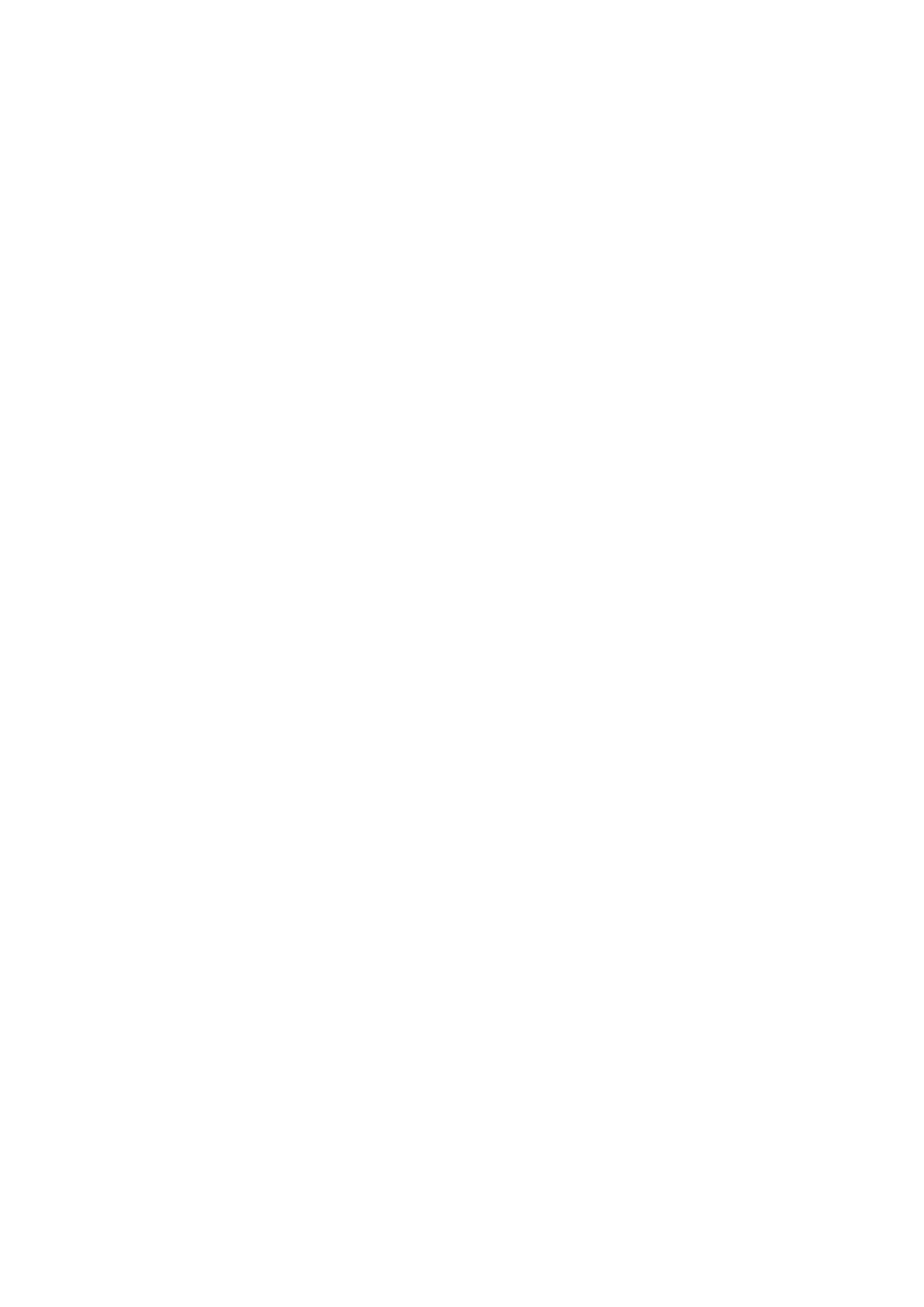

# <span id="page-24-0"></span>**District Initiatives Fund - March 2022 allocations**

| Record no:   | R/22/5/16701                                          |
|--------------|-------------------------------------------------------|
| Author:      | Kathryn Cowie, Community liaison officer              |
| Approved by: | Fran Mikulicic, Group manager democracy and community |

 $\boxtimes$  Decision  $\Box$  Recommendation  $\Box$  Information

# **Purpose**

1 The purpose of this report is to present the Community and Strategy Committee the applications received for the District Initiatives Fund, and the staff recommendations for the funding amounts to be allocated based on the criteria and amount available to be granted.

# **Executive summary**

- 2 The Southland District Council District Initiatives Fund is available to groups and organisations to assist with a broad range of projects and initiatives in Southland that area of benefit to at least two community board areas. There are two funding rounds that close on 30 September and 31 March each year.
- 3 A total of two applications have been received for the current funding round, which closed 31 March 2022. The amount of funding available for distribution is \$22,175.
- 4 The full applications have been uploaded to The Hub for councillors to view before the allocation meeting.
- 5 A summary of the two applications with recommendations for funding are as follows:

| <b>Applications received</b>            |          |
|-----------------------------------------|----------|
| Total amount requested                  | \$25,000 |
| Total amount available for distribution | \$22,175 |
| Total recommendations                   | \$22,175 |

# **Application summaries:**

# 1 **Lumsden Heritage Trust**

For assistance towards the recovery and preservation of an 1880 steam locomotive D6 to add to the display at the Lumsden railway precinct. The precinct has already proven to be a popular attraction for visitors from all over Southland, NZ and internationally.

| Total project cost | \$84,200 |
|--------------------|----------|
| Amount requested   | \$5,000  |
| Recommendation     | \$5,000  |
|                    |          |

# 2 **Fiordland Trails Trust**

For assistance with consent and construction costs associated with the Te Anau Downs multiuse trail, specifically for the section of trail from the Upukerora River bridge to Sinclair Road. The trail will be Southland-wide asset and can be accessed by visitors from the region and beyond, and it will potentially be a major tourism asset linking up with activities further up the Milford Road.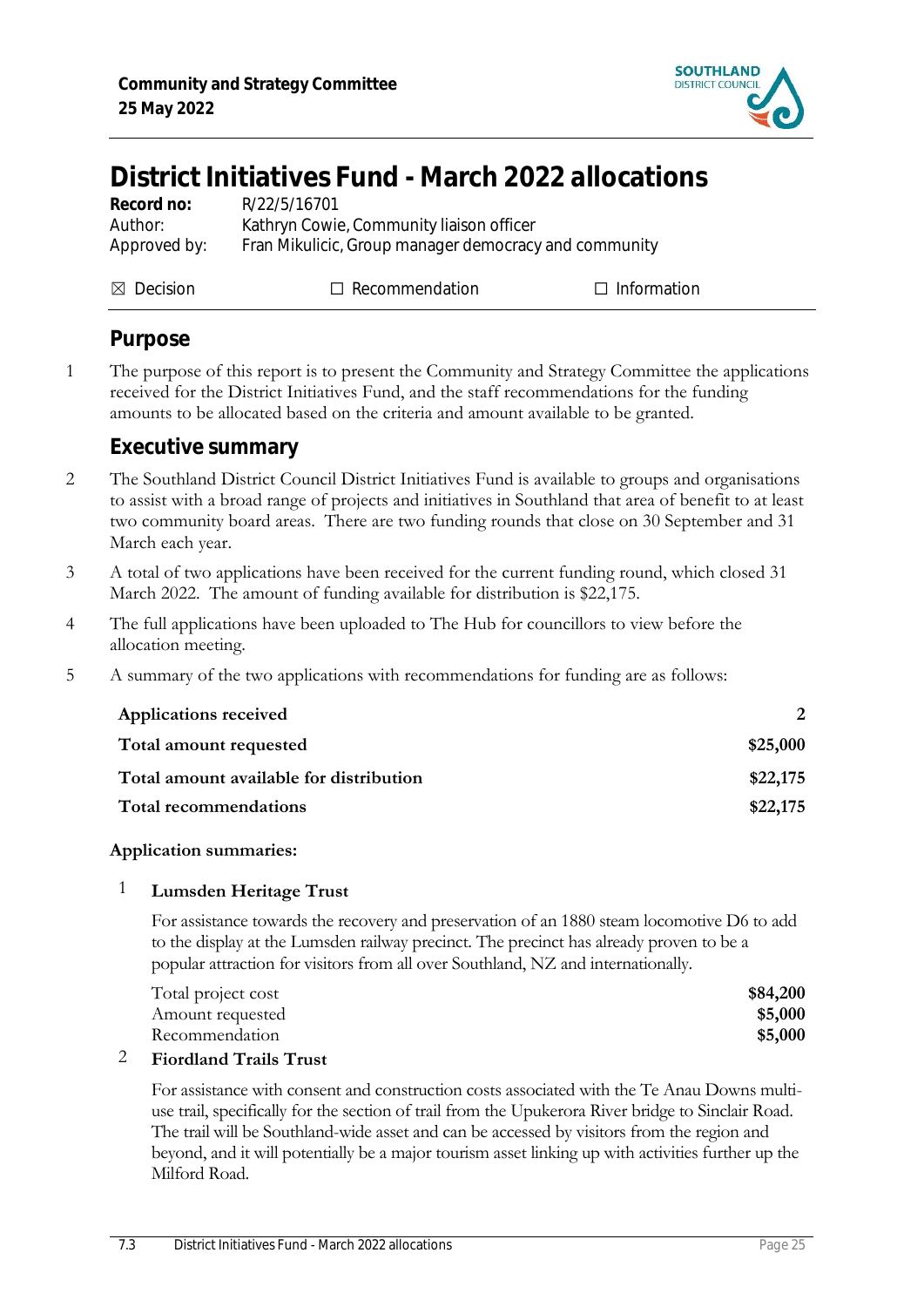| Total project cost | \$300,000 |
|--------------------|-----------|
| Amount requested   | \$20,000  |
| Recommendation     | \$17,175  |

# **Recommendation**

**That the Community and Strategy Committee:**

- a) receives the report titled "District Initiatives Fund March 2022 allocations" dated **18 May 2022.**
- **b) determines that this matter or decision be recognised as not significant in terms of Section 76 of the Local Government Act 2002.**
- **c) determines that it has complied with the decision-making provisions of the Local Government Act 2002 to the extent necessary in relation to this decision; and in accordance with Section 79 of the act determines that it does not require further information, further assessment of options or further analysis of costs and benefits or advantages and disadvantages prior to making a decision on this matter.**
- **d) receives applications from the following:**
	- **Lumsden Heritage Trust**
	- **Fiordland Trails Trust**
- **e) approves the allocation of funds from the District Initiatives Fund as follows:**

| Lumsden Heritage Trust        | \$5,000  |
|-------------------------------|----------|
| <b>Fiordland Trails Trust</b> | \$17.175 |

# **Background**

- 6 Southland District Council's community assistance activity seeks to contribute to a District of 'proud, connected communities that have an attractive and affordable lifestyle' by enabling Southland's communities to be desirable places to live, grow up, work, run a business, raise a family and enjoy a safe and satisfying life. Through providing financial assistance by way of grant funding, community groups and individuals are supported to undertake their desired activities.
- 7 The aim of the District Initiatives fund is to support facilities, amenities, programmes, activities and events at a district level. For the purpose of this fund, the term 'district-level' is defined as at least two community board areas.
- 8 For the 2021/2022 financial year, there is \$22,175 remaining for distribution through the District Initiatives Fund.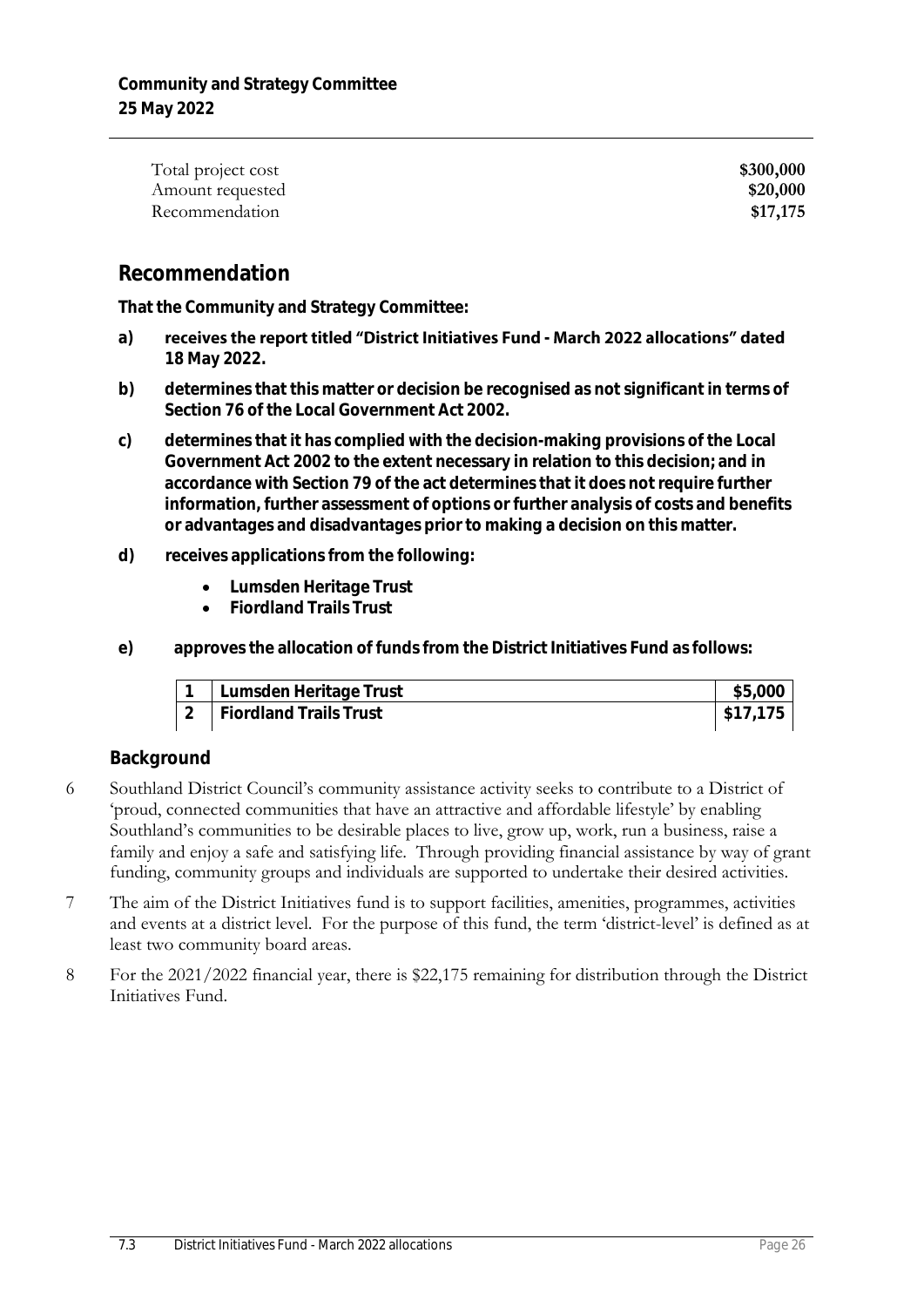#### **Criteria**

- 9 The purpose of the Southland District Council District Initiatives Fund is to support the development and implementation of initiatives within the Southland District area that are at a scale that provides benefits to the District as a whole or are of benefit to at least two community board areas. This includes the following:
	- non-council owned facilities and amenities
	- sport and recreational opportunities
	- community programmes, activities or events.
- 10 The criteria for the District Initiatives Fund is as follows:
	- there will be two funding rounds per year closing on 31 March and 30 September
	- The aim of the fund is to support facilities, amenities, programmes, activities and events at a District level
	- for the purpose of this fund, the term 'district-level' is defined as at least two community board areas
	- the fund is available to non-profit community organisations and community groups regardless of their legal status
	- applications must include the completed application form and any other supporting information
	- the fund is a subsidy-based scheme applicants must contribute a reasonable amount towards the cost of the project
	- level of assistance is based on the merit of the project and potential benefits to the community
	- funding is not allocated retrospectively
	- in the case where the applicant is based outside of the Southland district the allocation is assessed on the proportion of members and/or beneficiaries from the District.

#### **Recommendations**

- 11 The funding recommendations included in this report were developed in balance with the following considerations:
	- amount of funding being requested
	- amount of funding available for allocation
	- total project cost
	- scope of district benefit
	- amount of self-fundraising and self-contribution
	- funding sought from elsewhere.

**Issues**

12 There are no issues to consider.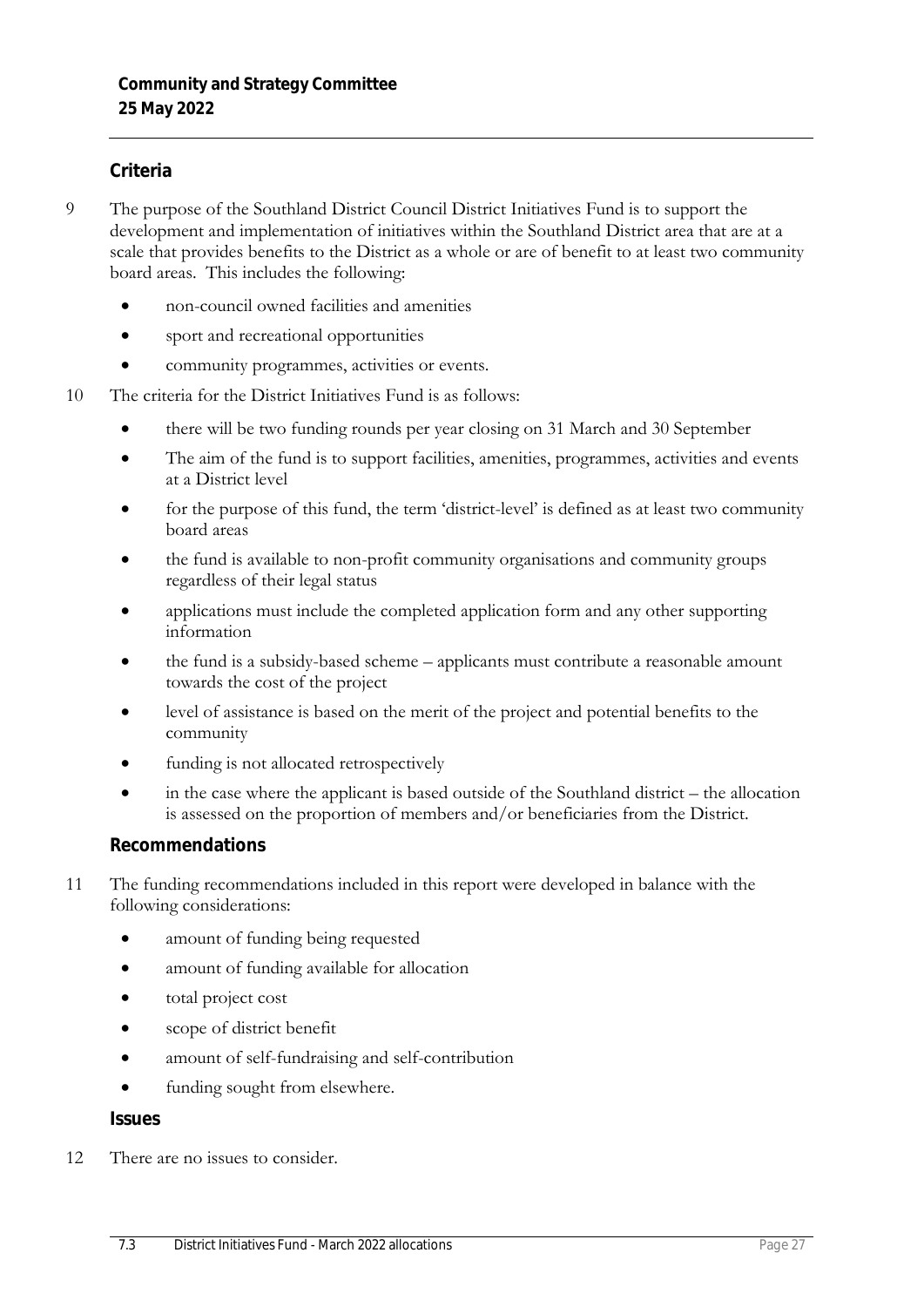**Factors to consider**

**Legal and statutory requirements**

13 There are no legal and statutory requirements to consider. The granting of this fund aligns with Council's community assistance policy.

**Community views**

14 Advertising of funding deadlines is carried out well in advance of those dates to enable people to apply.

**Costs and funding**

15 For the 2021/2022 financial year there is \$22,175 remaining for distribution through the District Initiatives Fund.

**Policy implications**

16 There are no policy implications to consider.

**Analysis**

**Options considered**

17 The options are to either approve grants to applicants pursuant to the funding criteria or to decline the applications.

**Analysis of options**

**Option 1 Approve grants to applicants pursuant to the funding criteria**

| Advantages                                               | Disadvantages              |
|----------------------------------------------------------|----------------------------|
| support community groups to achieve local<br>initiatives | there are no disadvantages |

Option 2 - Declines grants to applicants

| Advantages                                                                              | Disadvantages                                                                                                                                                                |
|-----------------------------------------------------------------------------------------|------------------------------------------------------------------------------------------------------------------------------------------------------------------------------|
| there will be more money in the District<br>Initiatives Fund for the next funding round | eligible groups and organisations may not<br>be able to carry out their projects<br>Council is not meeting its commitment to<br>help fund community projects and initiatives |

**Assessment of significance**

18 This is not considered significant.

**Recommended option**

19 The recommended option is "option 1 – allocates funding pursuant to the funding criteria".